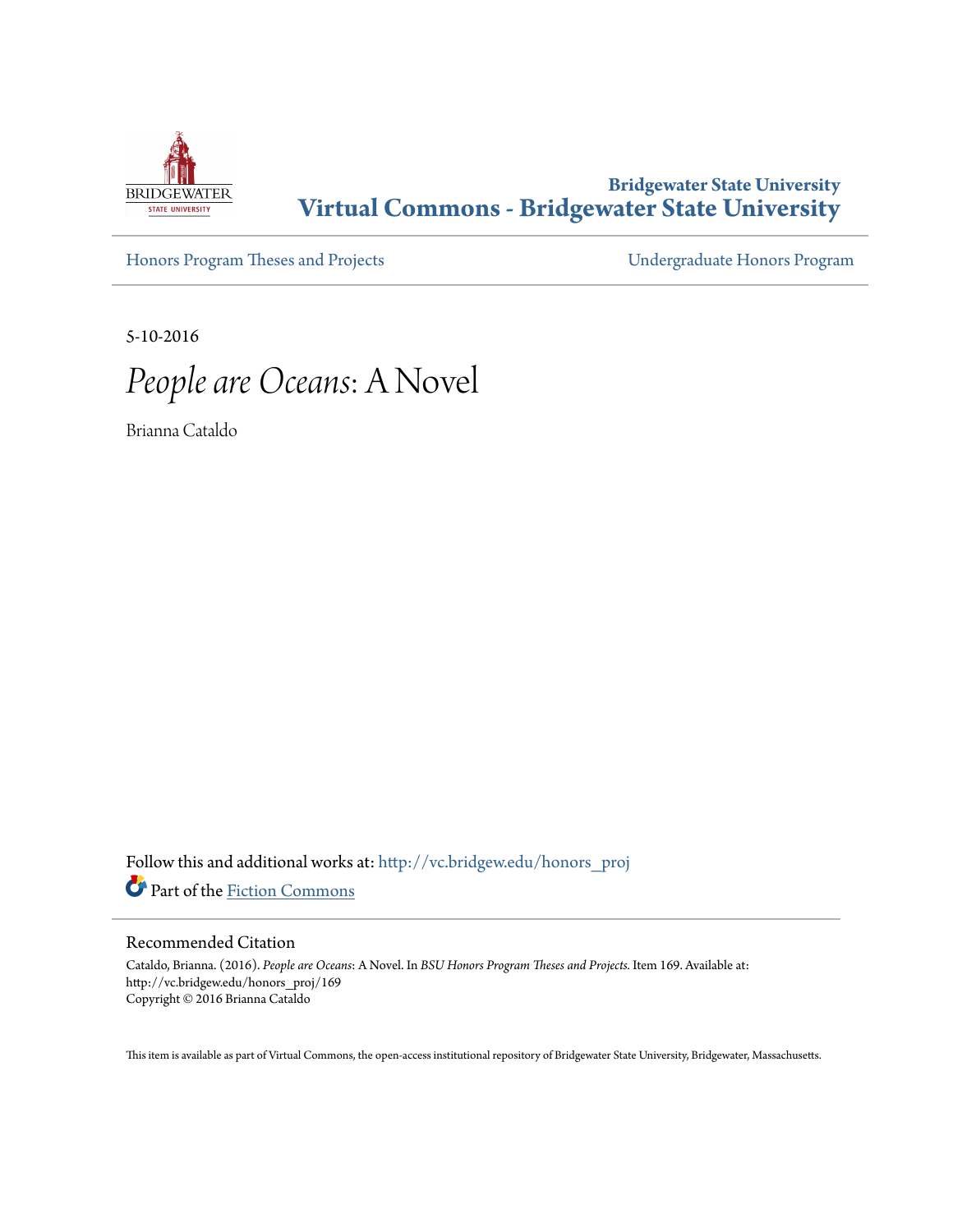*People are Oceans***: A Novel**

Brianna Cataldo

Submitted in Partial Completion of the

Requirements for Departmental Honors in English

Bridgewater State University

May 10, 2016

Dr. Kathryn Evans, Thesis Director

Dr. Emily Field, Committee Member

Dr. Kathleen Vejvoda, Committee Member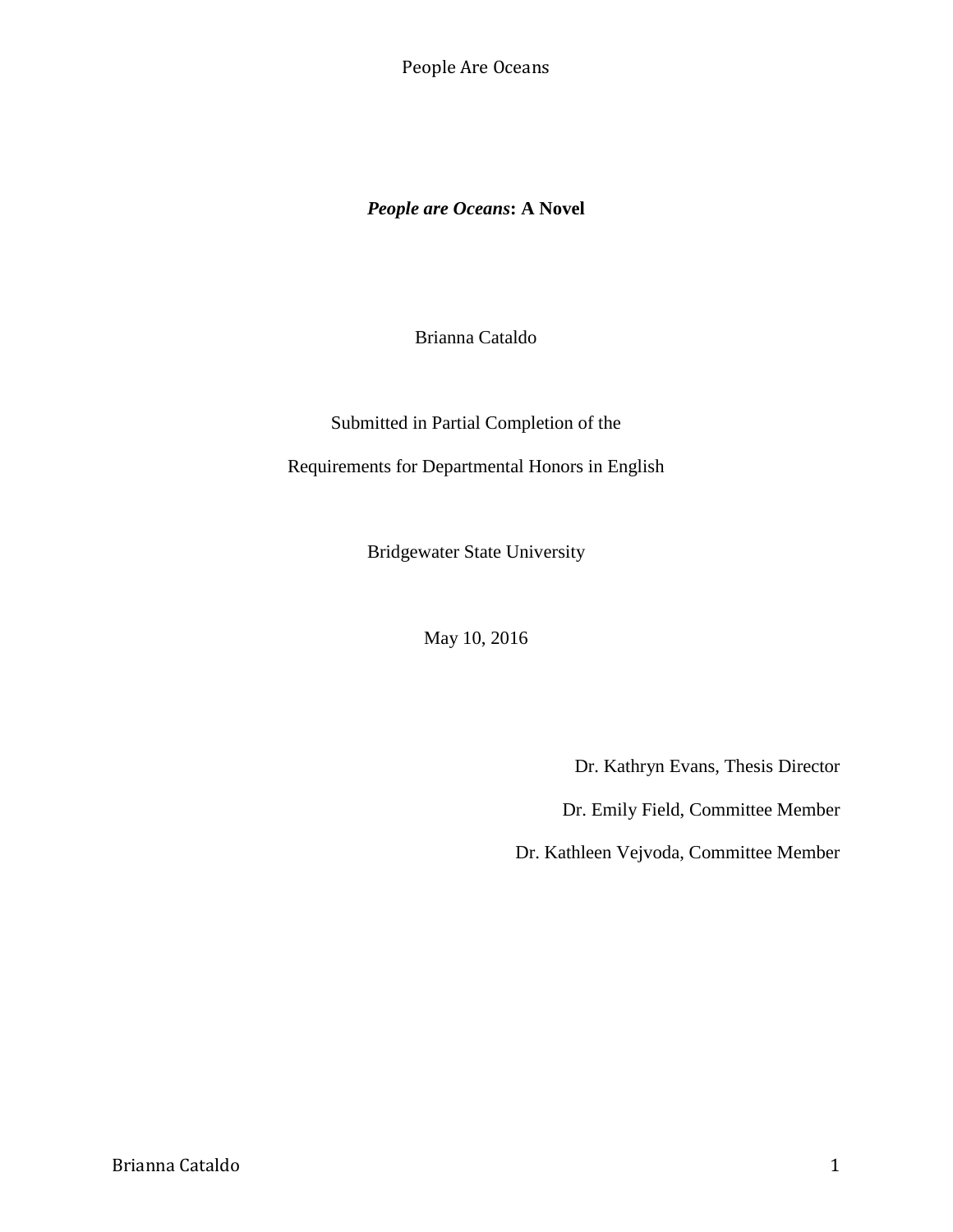# **People Are Oceans**

by

# **Brianna Cataldo**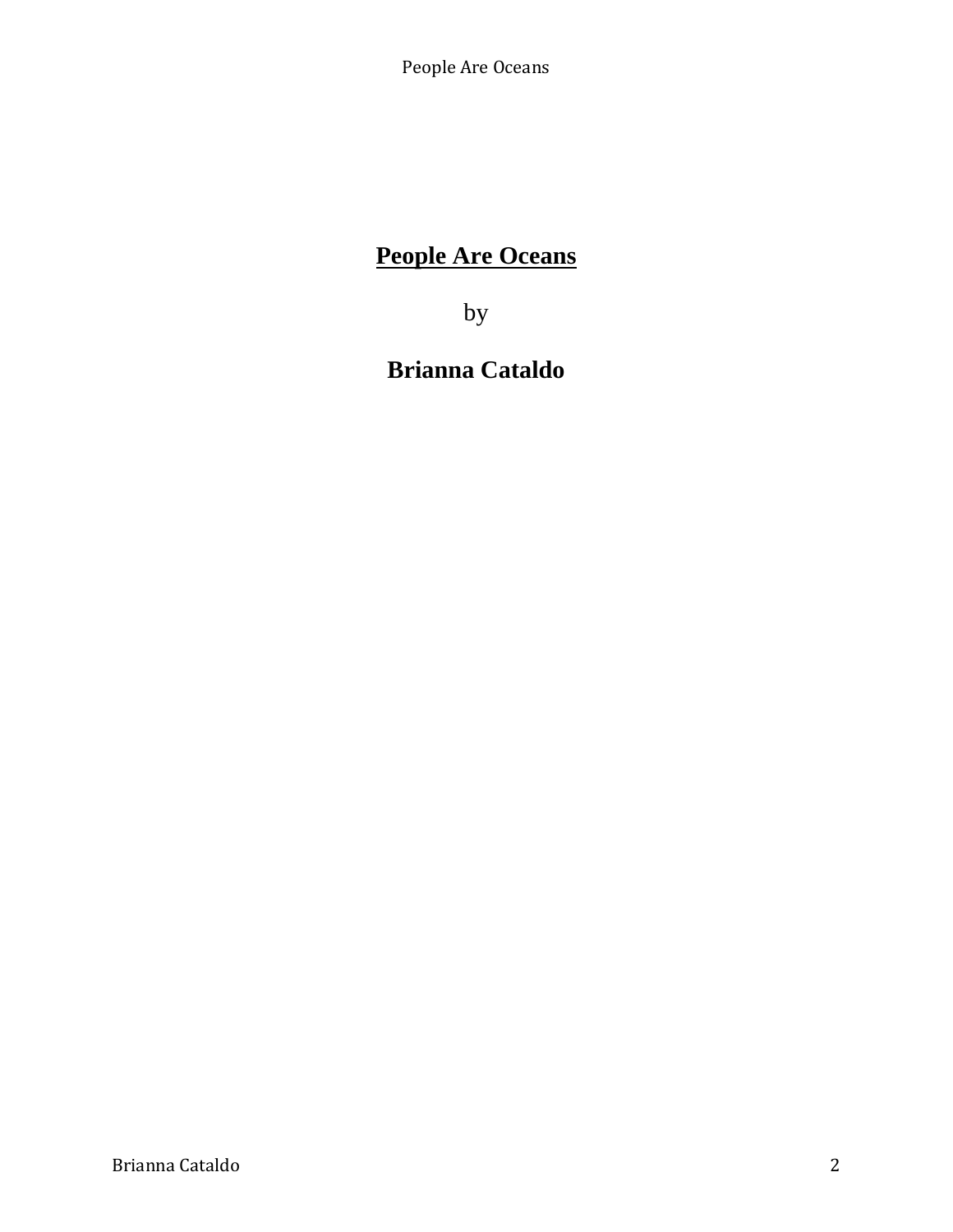# **Chapter 1**

My mother is the kind of woman who tells me, "that dress makes you look fat," as I walk out the door for my first date, while she laughs. She's the kind of woman who frowns at gurgling babies.

My father is the kind of man whose voice could get loud enough to shake walls, and make me cry. He's the kind of man who could slam his hand down on the dinner table so hard that I thought it would crack down the middle.

I am the kind of daughter who never visits home during college breaks. I'm the kind of young woman who will graduate college \$150,000 in debt, and have to move home.

As a trial run, I visited for the weekend.

I was fresh out of the shower and had changed into my pajamas. My wet hair soaked through the back of my T-shirt as I entered the living room. I leaned back against the weight of the laundry basket I carried, which was full of unfolded clean clothes. My father drank his hourly scotch, sitting on the far corner of the couch, watching the news. Mountains of clean clothes were spilled beside him, leaving only one other cushion open, and it was my mother's usual spot.

I dropped the basket of laundry. I sank into the cool leather, and my muscles ached with relief.

"Well that was rude," my father said under his breath.

So when I looked at him from the corner of my eye, I didn't turn my head, because I didn't want him to know that I'd heard him. I tried to focus on the news images that flashed across the screen. Snow, snow, and more snow.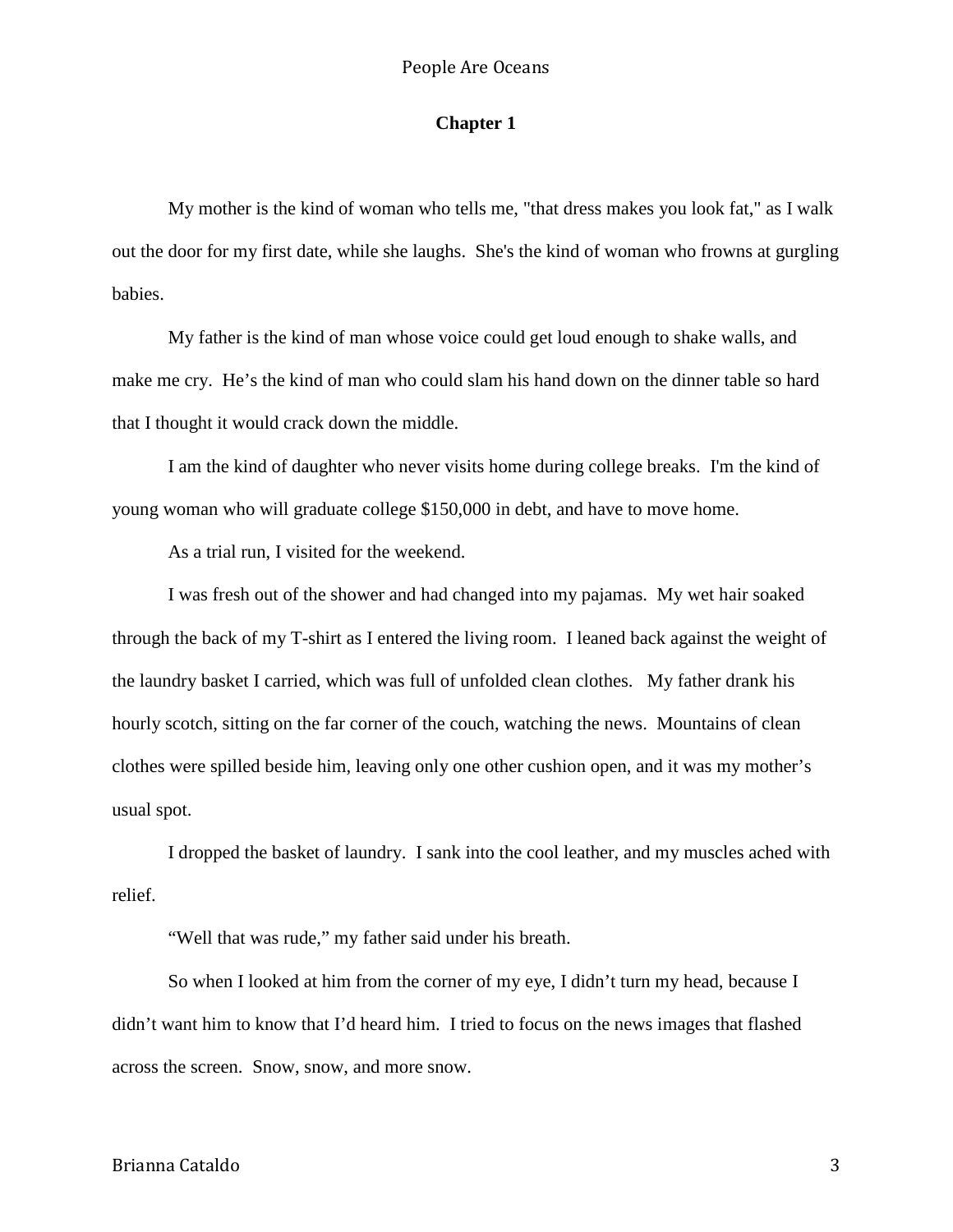My mother turned the corner into the living room, a martini in hand. She staggered sideways and caught herself on the wall, staring at me.

"Making yourself comfortable?" she asked.

She pushed the clean clothes onto the floor and took a seat.

"Right? So rude," my father said.

I locked my jaw. I knew that he was baiting me, that he was looking for an argument,

and waiting for me to snap. I knew that I didn't want to give in.

*I don't want to give in. I don't want to give in.*

"Unbelievable," he said, and shook his head.

I could feel my mother watching me as I turned to face him.

"What did you say?" I asked.

"He said, 'You're so rude,'" my mother answered.

"Why?" I asked, and looked back at my mother. She lifted the martini and smirked at my father.

"Why am I rude?" I asked again.

"Because you took her seat!" He snapped forward and pointed at me.

"She was upstairs, and I'm folding your clothes," I said.

"Wow," my mother said.

My hand curled into a fist. Stubbornness sat on my chest like a rock. I thought the only way to relieve the pressure was to talk back, to yell so loud that the walls shook, to slam my

closed fist on the side table so hard that it'd crack down the middle.

*But then I remembered.*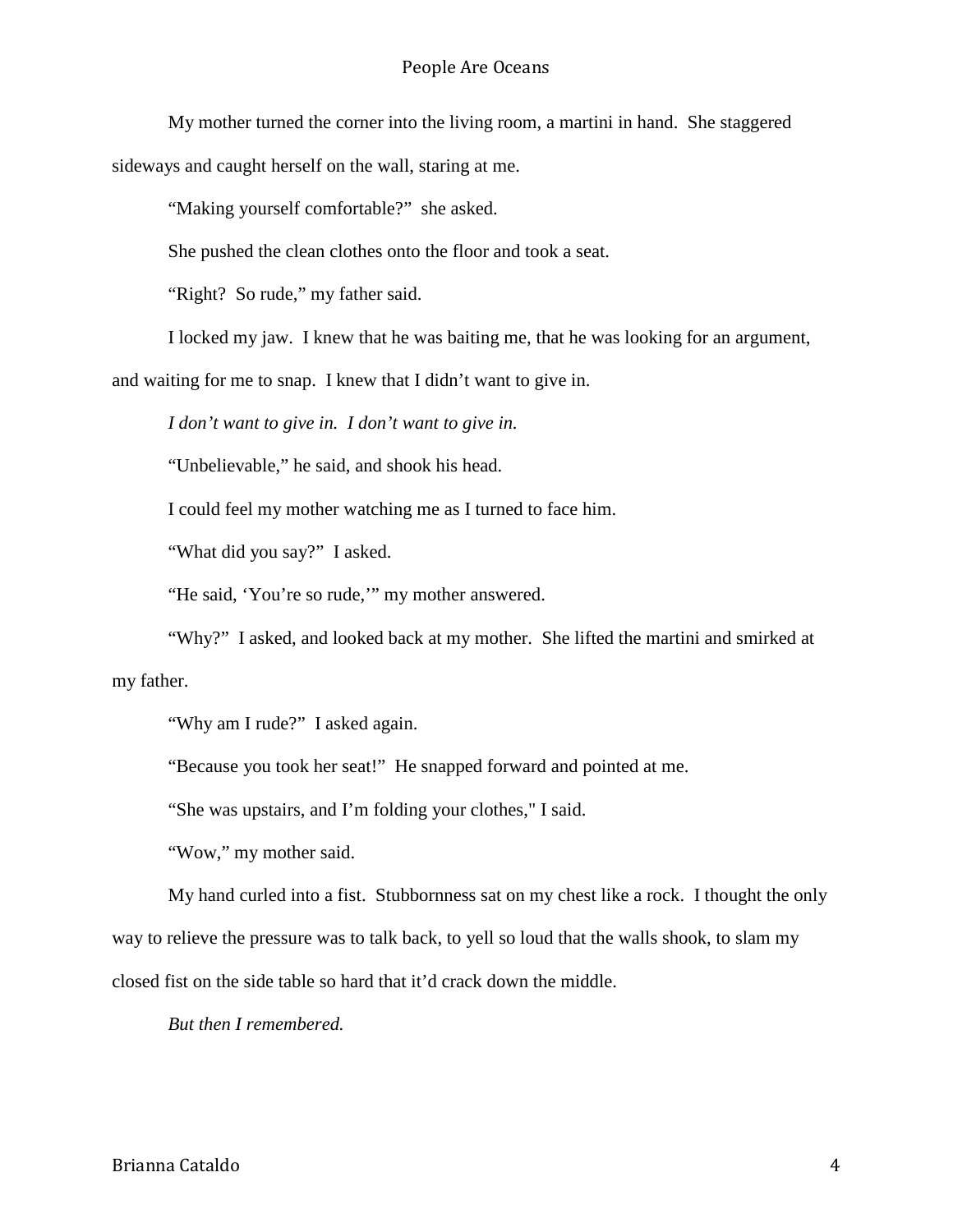My earliest memory is of both my parents crying.

We were in a church, and it smelled like old wood. The fabric of my dress itched the back of my neck, and I wondered why we were all matching in black. We sat in the front pew. When I stood up on the seat, on my tiptoes, I saw a girl asleep in the white bed.

"Who is that sleeping girl?" I asked.

Wordlessly, my father took me and sat me down. I looked up at him, and my hands went cold. His face was pinched and red, tears streamed down his face. His shoulders shook as he cried.

"Why are you crying?" I asked.

He didn't say anything. He just stared straight ahead as silent sobs racked his body.

"Why are you crying?" I tugged the sleeve of his suit. A sense of panic swelled over me. I gripped the arm of my teddy bear. "Why are you crying? Why are you crying?"

My older sister Victoria, sitting on my opposite side, tapped my shoulder. She pressed her finger to her lips. I hid my hot face in the fur of my teddy bear, and turned back around.

"Can I go see Snow White?" I asked in a whisper, so that Victoria wouldn't shush me again.

My father looked at me with wet eyes, his eyebrows drawn tightly over them. He choked on his words. "That's Samantha."

I turned my nose up and stretched to see over the side of the bed. Her eyes were closed, with a face pale as snow. I stopped for a moment, and wondered if that could have been her, my oldest sister. I hugged the bear to my chest; she had given me that bear just a few days before.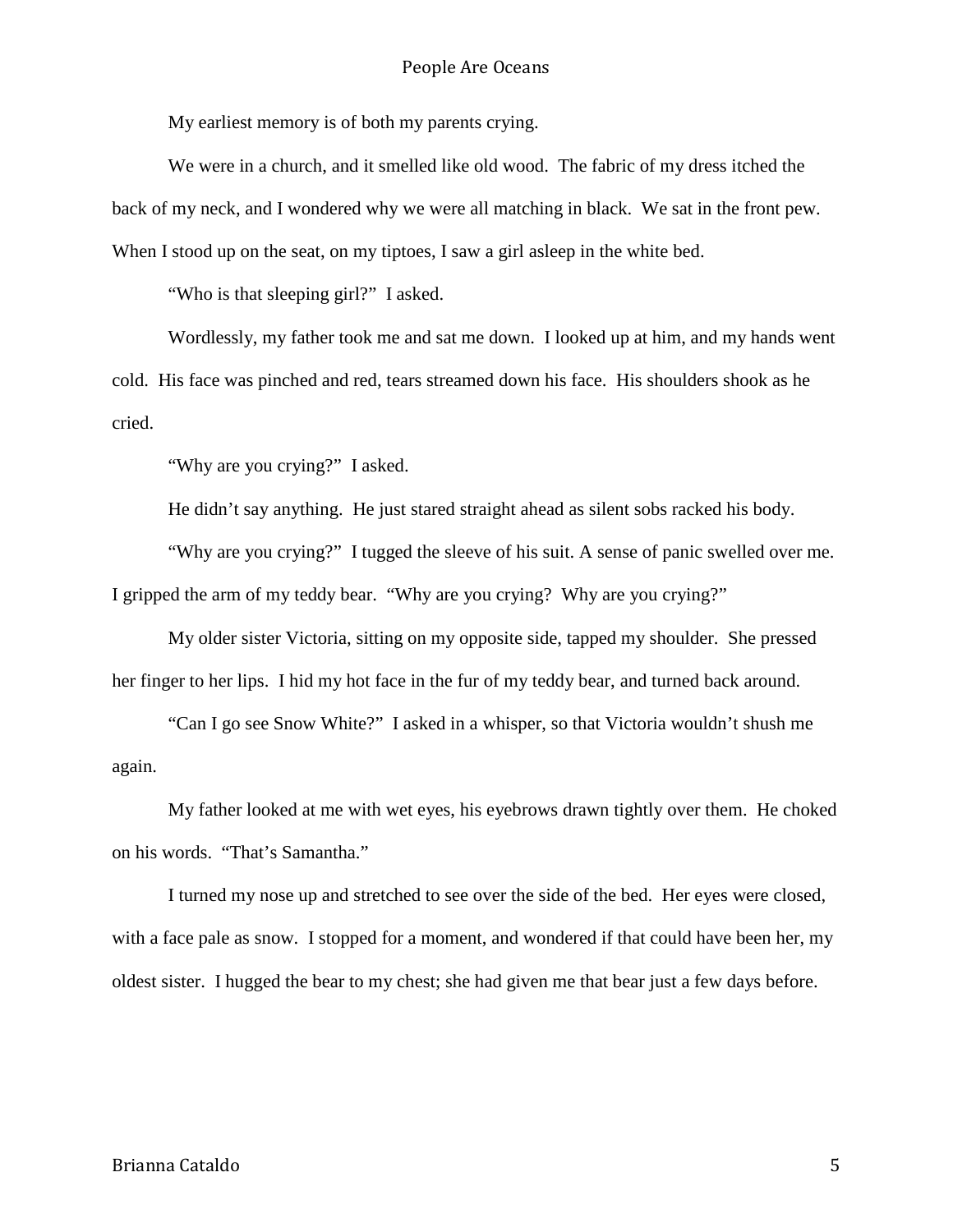I tugged on the sleeve of his suit again. When he didn't look up, I shoved my teddy bear into the crook of his bent arm until it fell through, onto his lap. He looked at me from behind his hands.

In a moment of confusion, he picked the bear up.

"Here," he said, and held it out to me.

The crowd stood in a wave, but my father didn't move from his seat. Everyone moved around us, as if we were rocks in a river.

I pushed the teddy bear and my father's hand, back towards him.

He pressed his lips together, and tucked the bear under his arm.

"Thank you," he said, and took me up in his arms as he stood with the rest of the crowd. I turned in my father's arms, watching Samantha sleep as we walked away.

The first time I remember my mother comforting me I was six.

The ground was still wet from spring, and the smell of fresh mulch carried in the breeze. The pegs in my sneaker-cleats sank into the dirt of the baseball field. My T-ball jersey fell below my knees, and my baseball hat sank over my eyes. My mother stood by the bleachers with her hands in her pockets, watching me.

"Everybody ready?" The coach stood on the mound with the softball in his hand.

The young boy who stood at home base nodded. He looked like a bobble-head figurine.

I kicked at the ground, sending clumps of dirt upward.

"One…" The coach swung his pitching arm like a pendulum. "Two…Three."

He swung and hit the ball.

"Brooklyn!"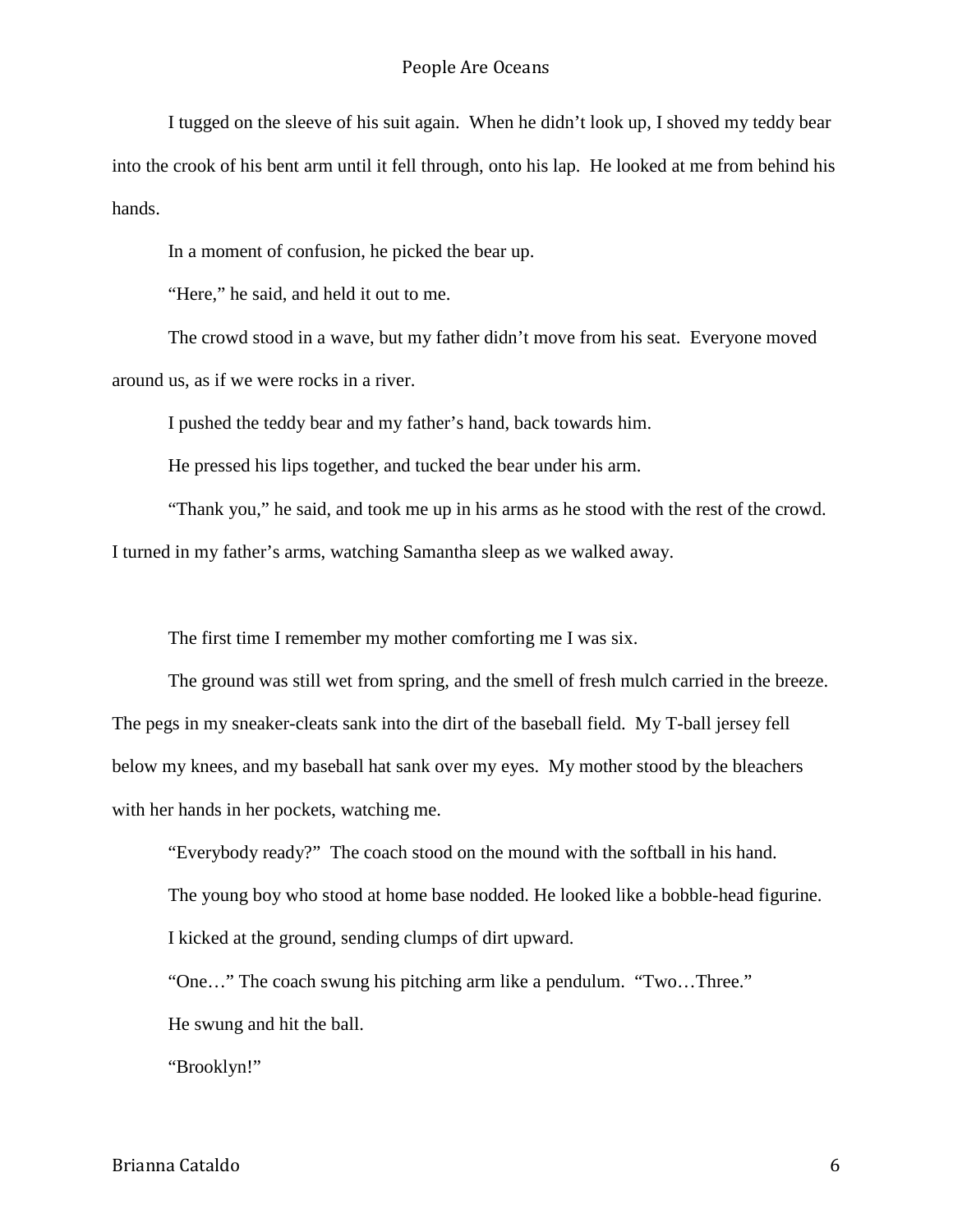I looked up at my coach from under the brim of my hat. I reacted slowly to the alarm written on his face, and by the time I looked upward to the sky I realized the white blur moving towards me was the ball, and it crashed into my nose.

Hot pain shot up the bridge of my nose and radiated in my skull. The feeling was almost metallic. I started to cry – or really, sob. Loudly. The kind of tears that are messy, and snotty, and hiccupy.

My mother was already halfway across the field. She knelt in front of me so that we were eye to eye.

"It's okay, it's okay," she said. She pulled her sweatshirt off, and held it up to my nose, letting the grey cotton of it run red with blood. "It's okay, Brook. You'll be okay."

The second time I expected to see my father cry, he didn't.

I was fifteen, and it was in the summer. The sun beat in through open windows and everything smelled like fresh cut grass. When I came out of my bedroom, my father was waiting in the kitchen, scotch in hand. Just standing there in the middle facing me, swaying like he was standing on a boat.

"I need to talk to you," he said.

I immediately thought of the handle of Vodka hidden inside the hole I cut in my mattress. My veins itched with anxiety. I ran through a list of excuses.

His face held the oddest expression. I couldn't place its meaning in my mind.

"I lost my job today," he said.

I help back a gasp.

"I'm so sorry." I closed the space between us and wrapped my arms around him.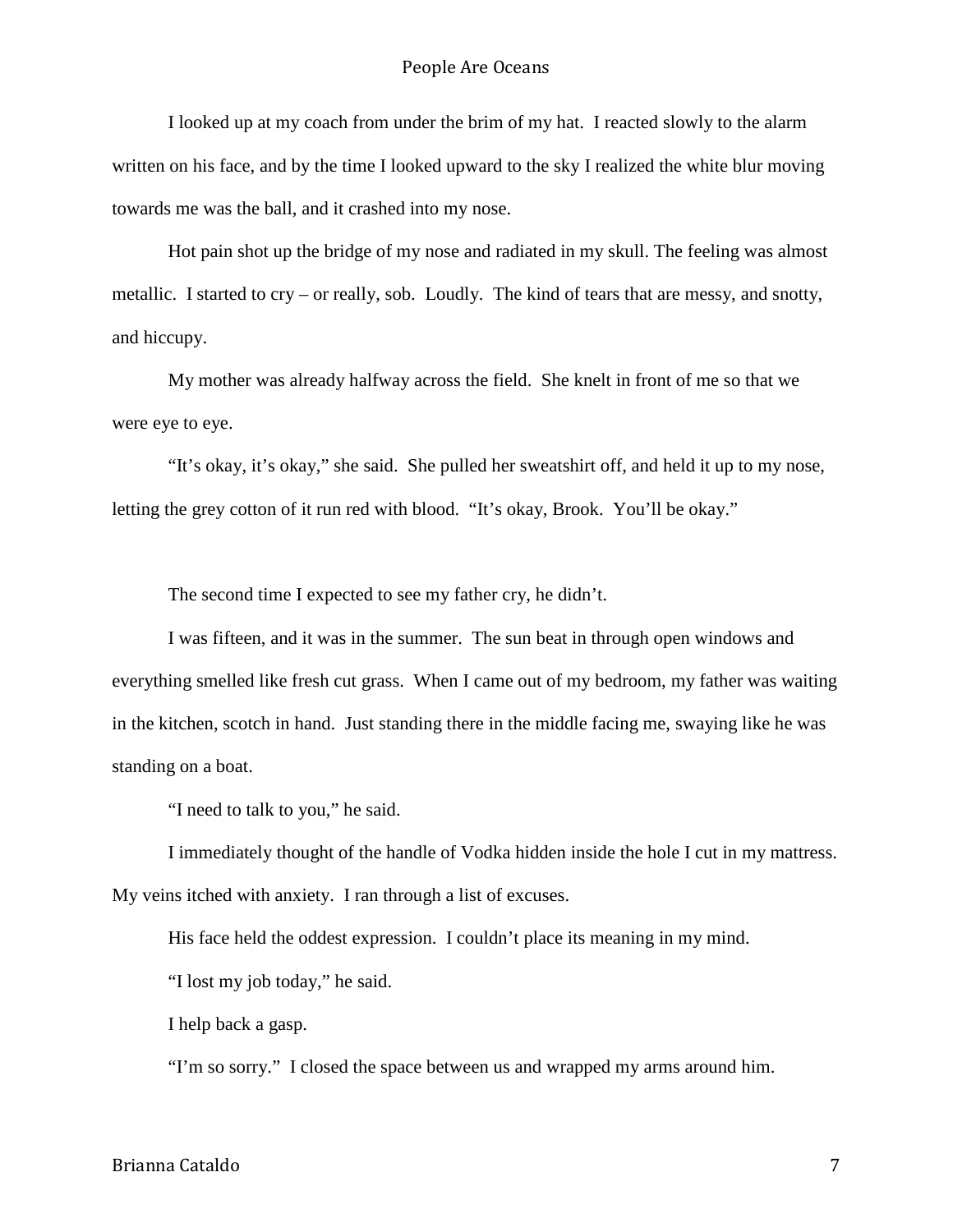I waited for his shoulders to shake with silent tears. Instead, he pulled away from me, leaving my arms cold.

"Thanks," he said in a mumble.

"I really am sorry," I said, stepping back. I didn't know what to say, and I don't think he knew what to say either.

The last time I wanted to break down in front of my mother, I didn't. I was nineteen. The snow was black with sludge from passing cars, and the weather was cold and grey. Earlier that morning I had gotten a text from my best friend, about how the boy I sort of loved had gotten himself a girlfriend over the weekend. The same boy who had told me that he didn't want to ruin our friendship, how he didn't want a girlfriend, and didn't want to be a boyfriend.

I remained silent as I followed my mother from our front door to the car.

I pressed my lips together so hard that I thought my teeth might cut through them. It felt like there was a hand around my throat, squeezing tighter and tighter. I tried to breathe despite it.

When my mother stopped in front of the passenger door and turned to face me, I kept my eyes on the ground.

"You okay, Brook?" she asked. Her eyes were worriedly focused on me.

I nodded, knowing that if I tried to speak I would cry. When she didn't get in the car right away, I felt the need to say something.

"I'm great," I said, and forced a smile.

From that moment on, I'd keep saying that to everyone who asked me if I was okay, choking on tears that I denied were my own. I'm great, I'd say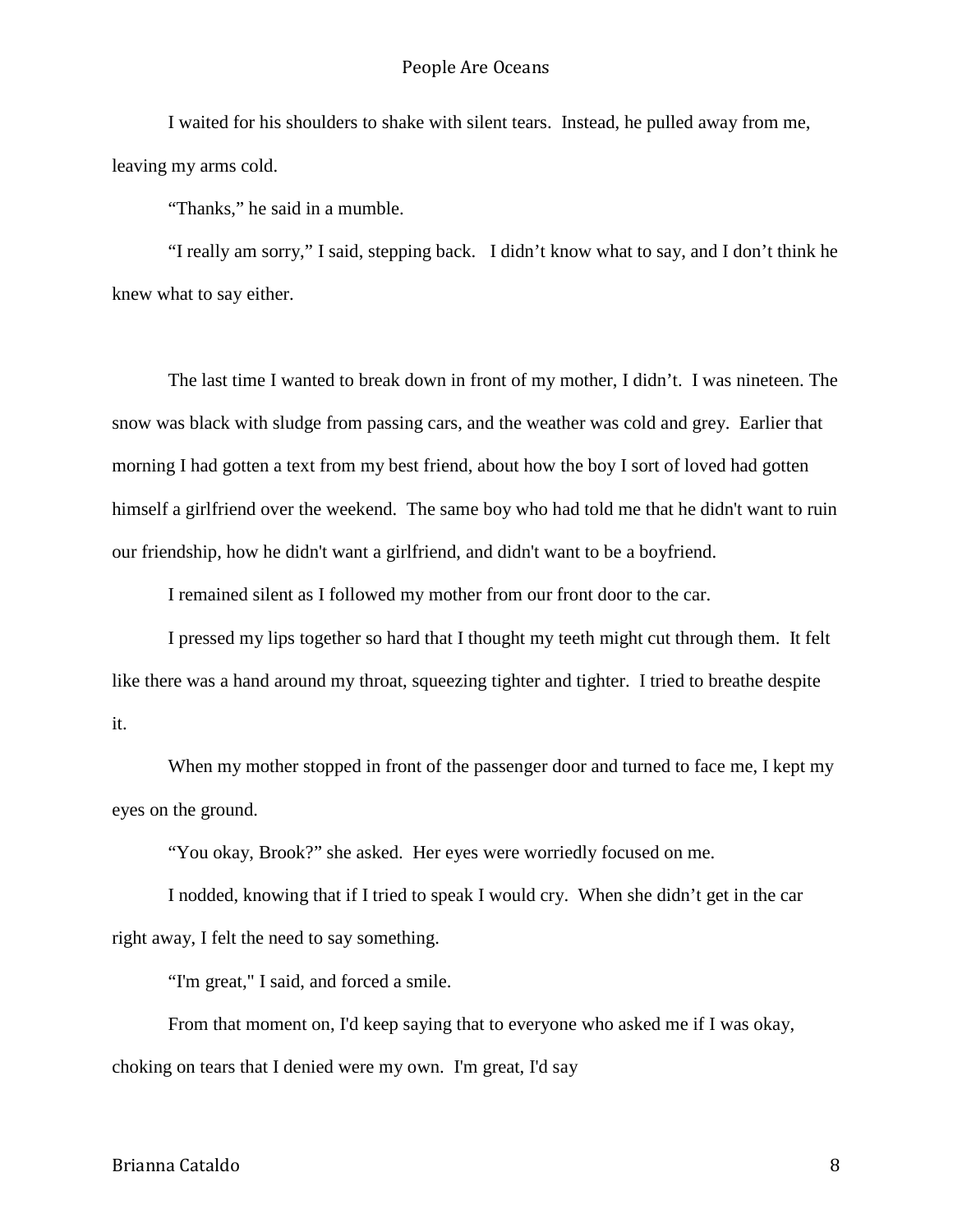But, I'm sure, even they knew that I wasn't.

# *"Wow," my mother said.*

My hand curled into a fist. Stubbornness sat on my chest like a rock. I thought the only way to relieve the pressure was to talk back, to yell so loud that the walls shook, to slam my closed fist on the side table so hard that it'd crack down the middle.

# *But then I remembered.*

"Whatever," I said, and stood up. "I'm going to go watch T.V. in my room." I could feel my mother watching me as I walked towards the stairs. Anger formed a fist in my throat. No matter how many times I swallowed the spit in my mouth, the tension wouldn't ease up. I felt like I was carrying an extra fifty pounds as I climbed those basement stairs, and I promised myself that I would try to never look back.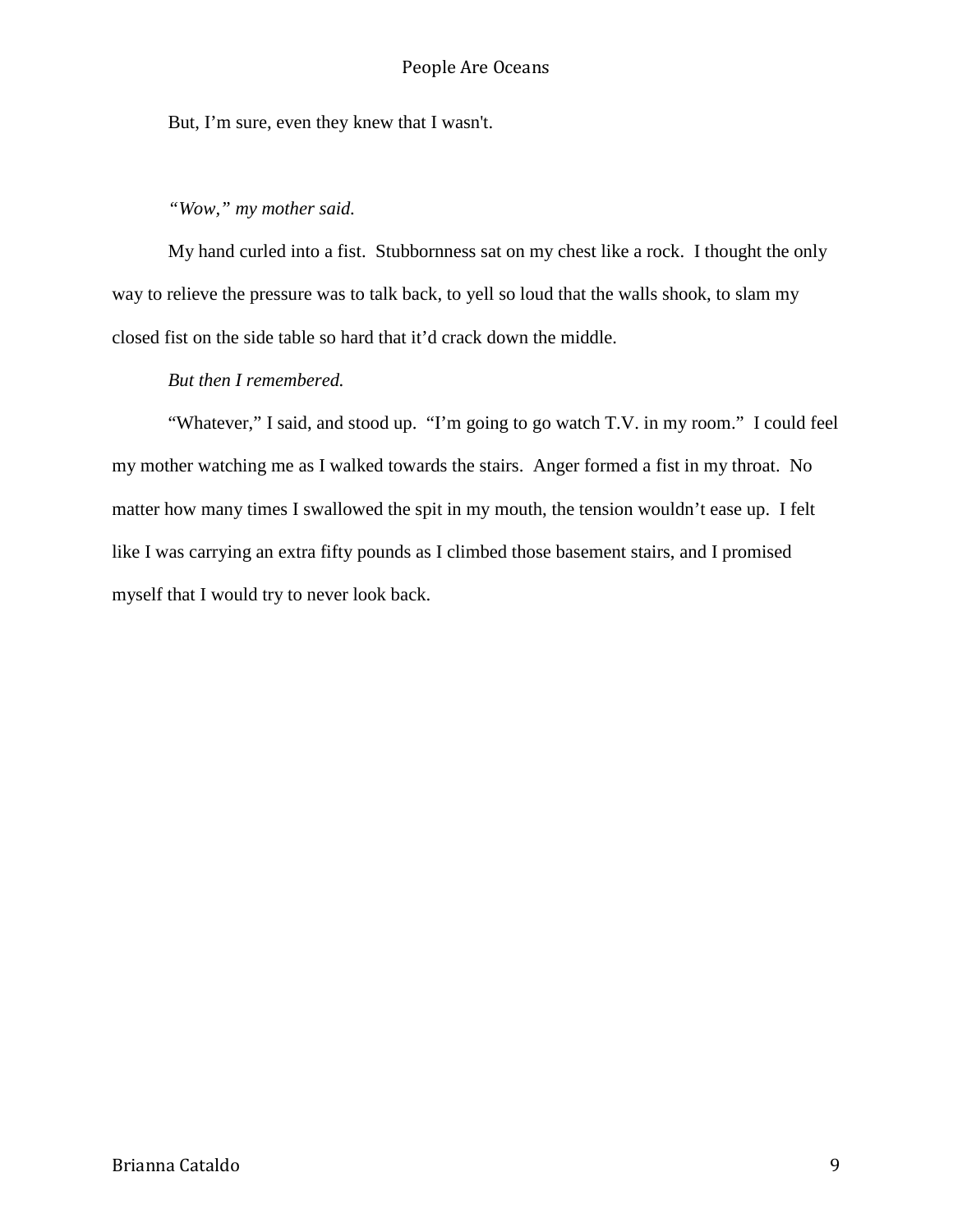# **Chapter 2**

The night I accidentally killed my best friend it was raining out.

The road was slick and shiny; the streetlights reflected orbs on the wet pavement. Hailey had both hands on the wheel. I pulled a blunt and a lighter out of my purse. The brown rolling papers hissed as they caught the flame, burning orange in the dark. I handed it to Hailey.

"I can't believe we're graduating in 10 weeks," Hailey said.

"I know. It's freaking me out. I'm not ready to be a responsible adult. I want to stay in college forever," I said.

Our other roommate, Jenna, leaned forward from the back seat. Her blonde strands grazed the top of my arm.

"I don't want to move home, either. We've lived together since freshman year. I'll be so lonely at home," Jenna said.

*Home*, I thought, looking out my window. Hailey held the blunt out to me.

"Hey, take this," Hailey said. "I was looking at apartments in Boston, and a studio apartment is like, \$1500 a month. I cannot afford that. I'm so broke."

The smoke was harsh on the inside of my throat, like sandpaper. The white smoke bloomed in the air. I imagined it doing the same inside my brain, chasing out the worries about college and moving back home with my parents. I held the blunt out to Jenna.

"I have \$120 in my savings account right now," I said, laughing. "After graduation I'll be panhandling on Beacon Street with a sign that says, 'Recent college grad looking for a sugar daddy to fund living expenses, without having to give the sugar.'"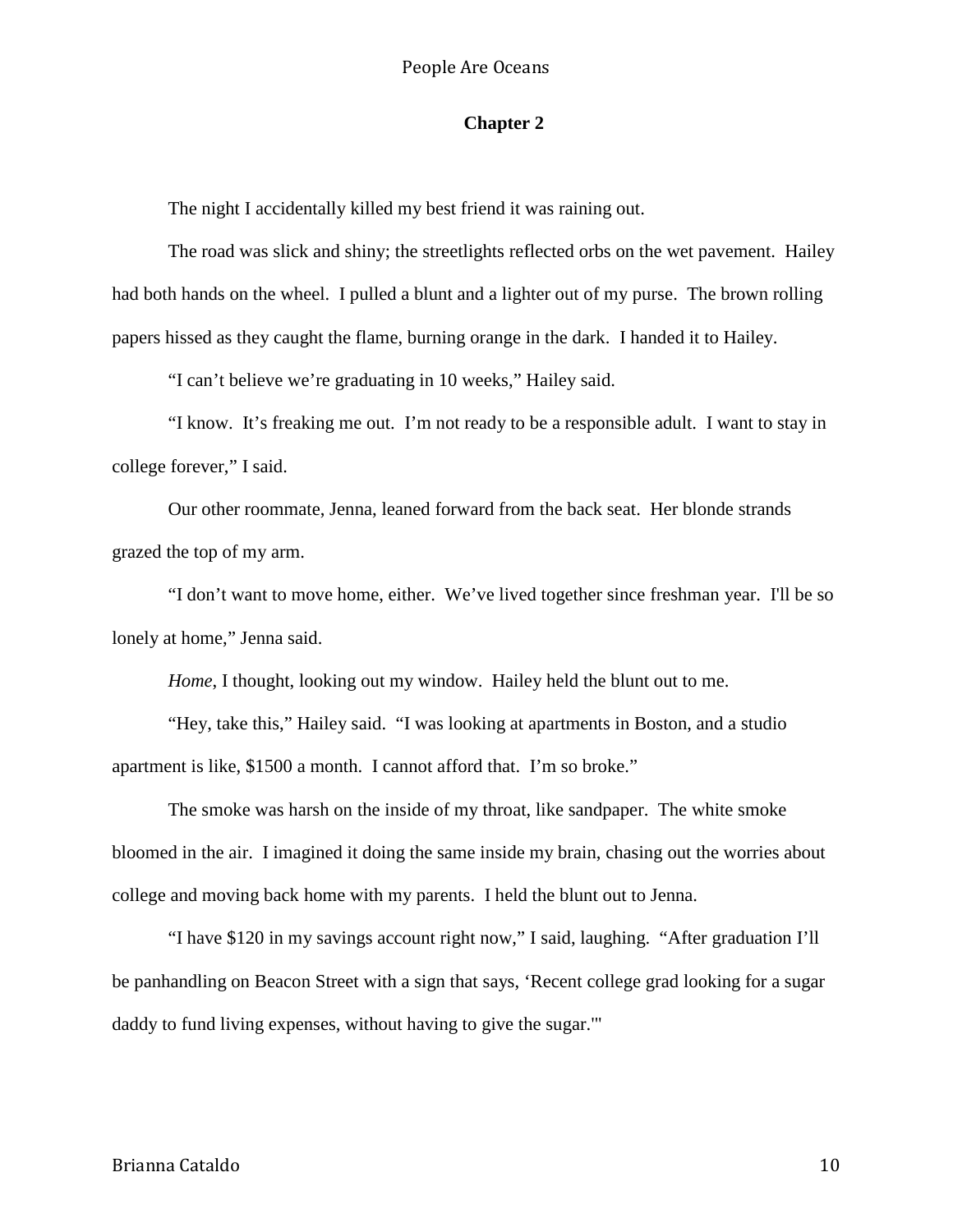Hailey laughed, throwing her head back. The car jumped forward. She always stomped her foot when she laughed, even when she was driving.

"Hailey!" I pulled my seatbelt across my body.

"We need to make plans for, like, every weekend. We can go out in Boston," Jenna said. She gasped, grabbing our shoulders. "We could go to the Hong Kong for karaoke."

"I would never sing in front of people," I said.

"Oh, come on, Brook. The music is so loud that nobody can hear you, and it's so fun. I love it. I'm telling you, you'll love it," Jenna said.

"She's right. It's fun! And you'll be so drunk that you won't even be embarrassed. You'll feel like a rock star," Hailey said.

"Plus we'll be right next you," Jenna said. She exhaled thick white smoke. The inside of the car was cloudy, and I cracked the window. The muggy air smelled like a swamp, snuffing out the sweetness of the weed.

"We'll see," I said. With Jenna's limitless cleavage, confidence as high as her GPA, and hips that could knock a man off his chair, I could easily put her on that karaoke stage. I tried imaging myself on the same stage, but even by the age of twenty-two I still had not come to terms with my pale skin and flat ass, and I wouldn't be willing to put it all on display.

"We're going out tonight, regardless. Want me to do your eye makeup?" Hailey asked. "Yes!" I said.

"We have to blast music while we get ready tonight. Those girls upstairs were so loud last night. Could you guys hear them from your room?" Hailey asked.

"Oh my god, don't get me started," Jenna said.

"Yeah, but that wasn't the worst part," I said, looking back at Jenna.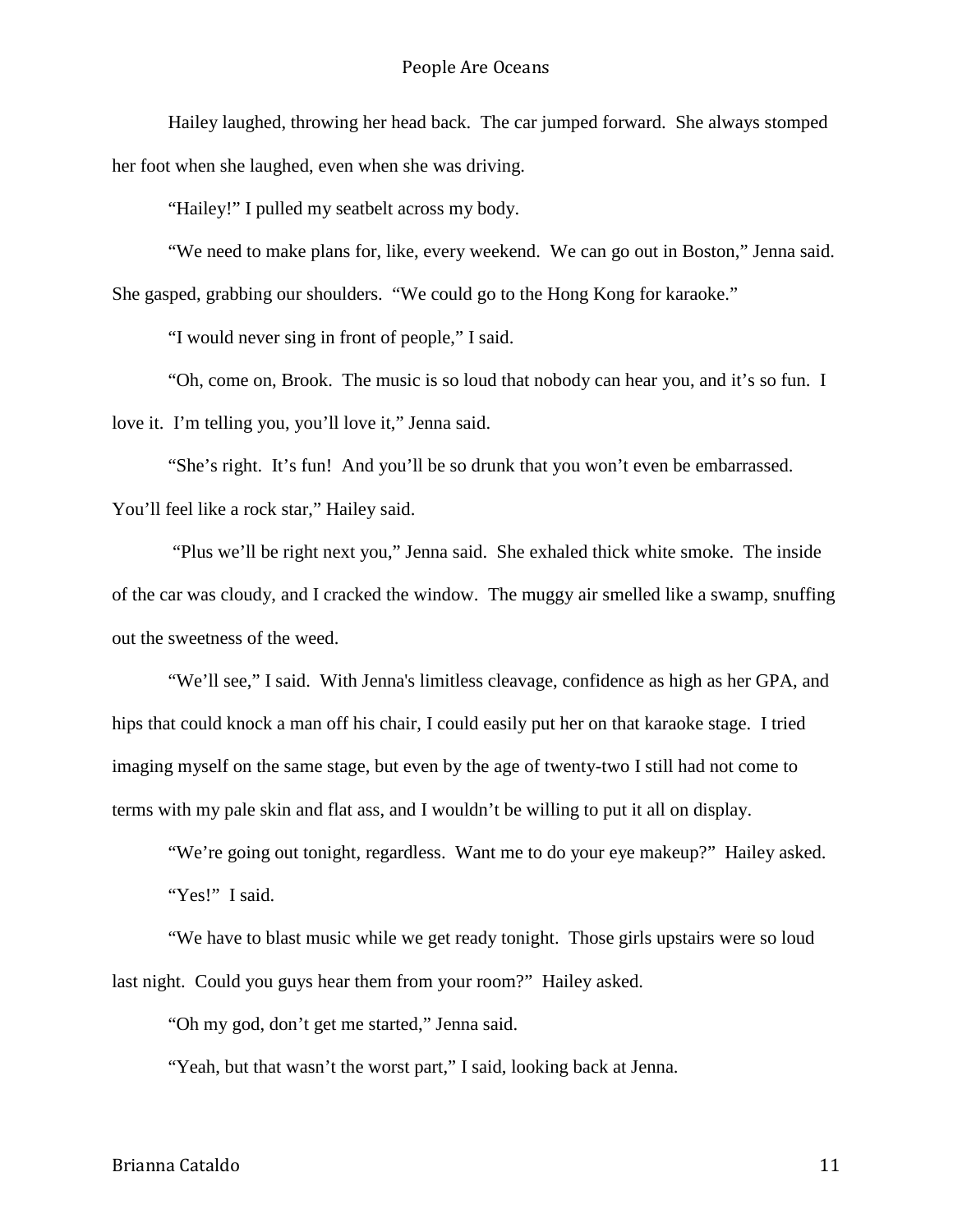"Oh my god." Jenna let out a long, loud laugh, holding the blunt in one hand and her stomach in the other.

"What happened?" Hailey asked, smiling.

"We were both just on our phones, and it was dead silent. Then, right behind my bed a mouse ran through the wall. I could hear its little feet," I said, and shivered.

"I could hear it all the way from my bed!" Jenna said.

"That is so gross," Hailey said. "Hey, Jenna, quite hogging the blunt."

"Okay, okay," Jenna said. She quickly hit the blunt, and gave it to Hailey.

"I don't need any more of that, by the way. I'm good," Jenna said.

"You're done already?" I asked.

"Look at my eyes!" She flipped her hair off her shoulder, leaning forward, widening her

eyes. The whites of her eyes were glossy and red.

Hailey handed me the blunt.

"I shouldn't smoke any more either, especially if we're drinking tonight. I don't need a repeat of last weekend. I was so high at the bar," I said.

Hailey threw her head back and laughed. The car jumped forward.

"You were so high," Hailey said. "You kept being like, 'Everyone's staring at us. Isn't everyone staring at us?'"

"It was so weird!" I said.

"It was definitely the crowd. We didn't know anybody there," Jenna said.

"You want this Hailey?" I asked, holding the blunt out to her.

"I don't know," she said.

"Just take one more hit and then throw the roach out the window," I said.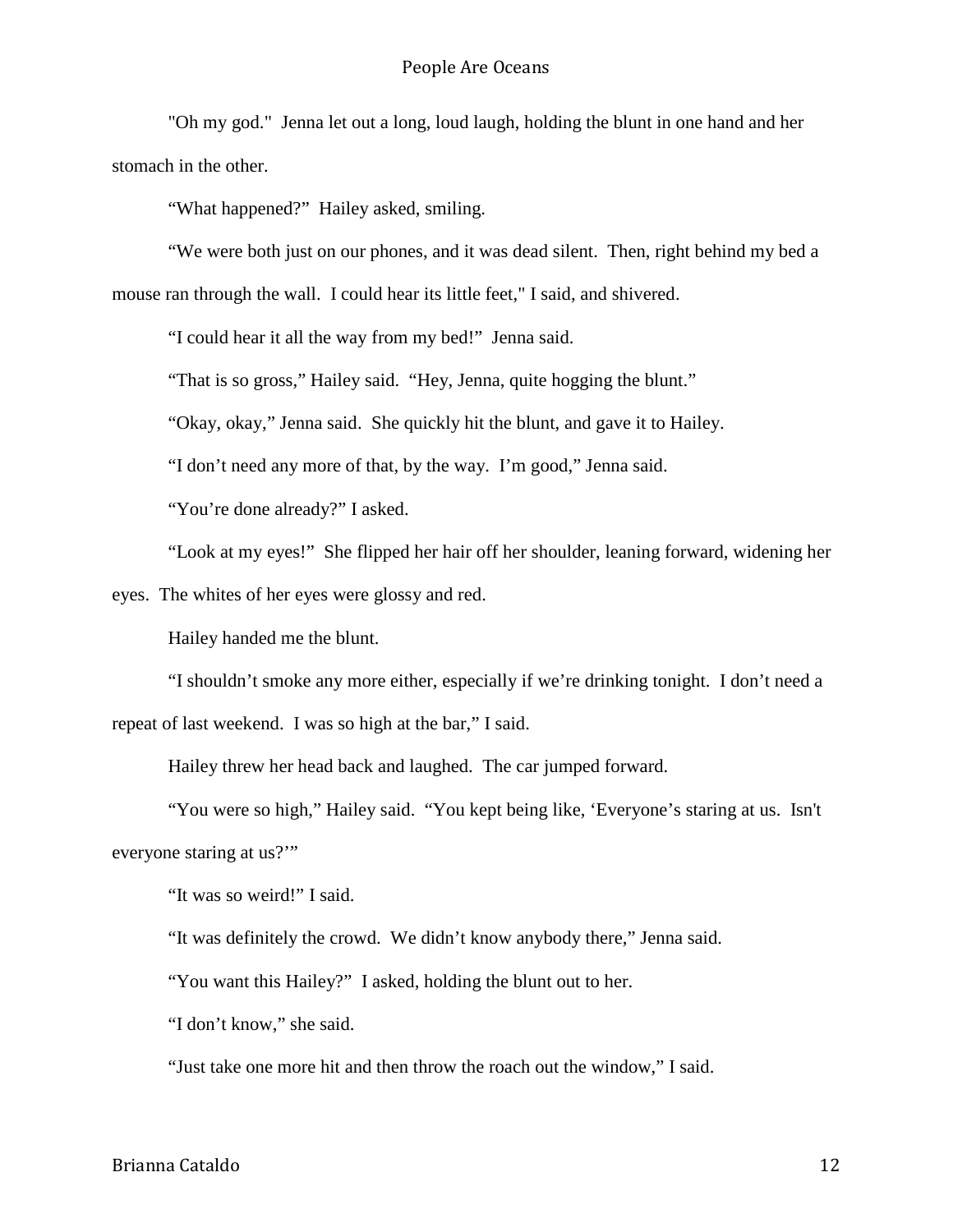Before she could take it, it slipped from my fingers, and fell into the crack between the armrest and the driver's seat.

"Shit," I said.

Hailey unbuckled her seatbelt, and sat sideways to look into the crack, steadying the wheel with the top of her knee.

"I can get it," Hailey said.

"Just pay attention to driving, Hailey," Jenna said.

"I am, I am," Hailey said. I tried peering into the crack, hoping to catch a glimpse of the white papers in the dark.

A truck horn blared.

Hailey wrenched her hand out from the crack and grabbed the wheel.

A pair of headlights. The backs of my eyes burned.

I braced myself against the seat as the car swerved back over the double yellow line. But Hailey overcorrected. A guardrail appeared in the headlights.

Hailey jerked the wheel. The car slid sideways. I fell against the door, my head bounced off the window. Hot pain shot through my skull. My side of the car plowed through the guardrail. I floated, weightless, above the seat for an instant, squeezed my eyes shut, and my throat burned as I screamed. I felt my body snap forward, and my forehead hit the dashboard. Lightning cracked behind my eyelids.

My ears were ringing.

All I could feel was the seatbelt, tight against my chest, and a blinding pain radiating through my right leg. All I could taste was the blood in my mouth, warm and coppery. Glass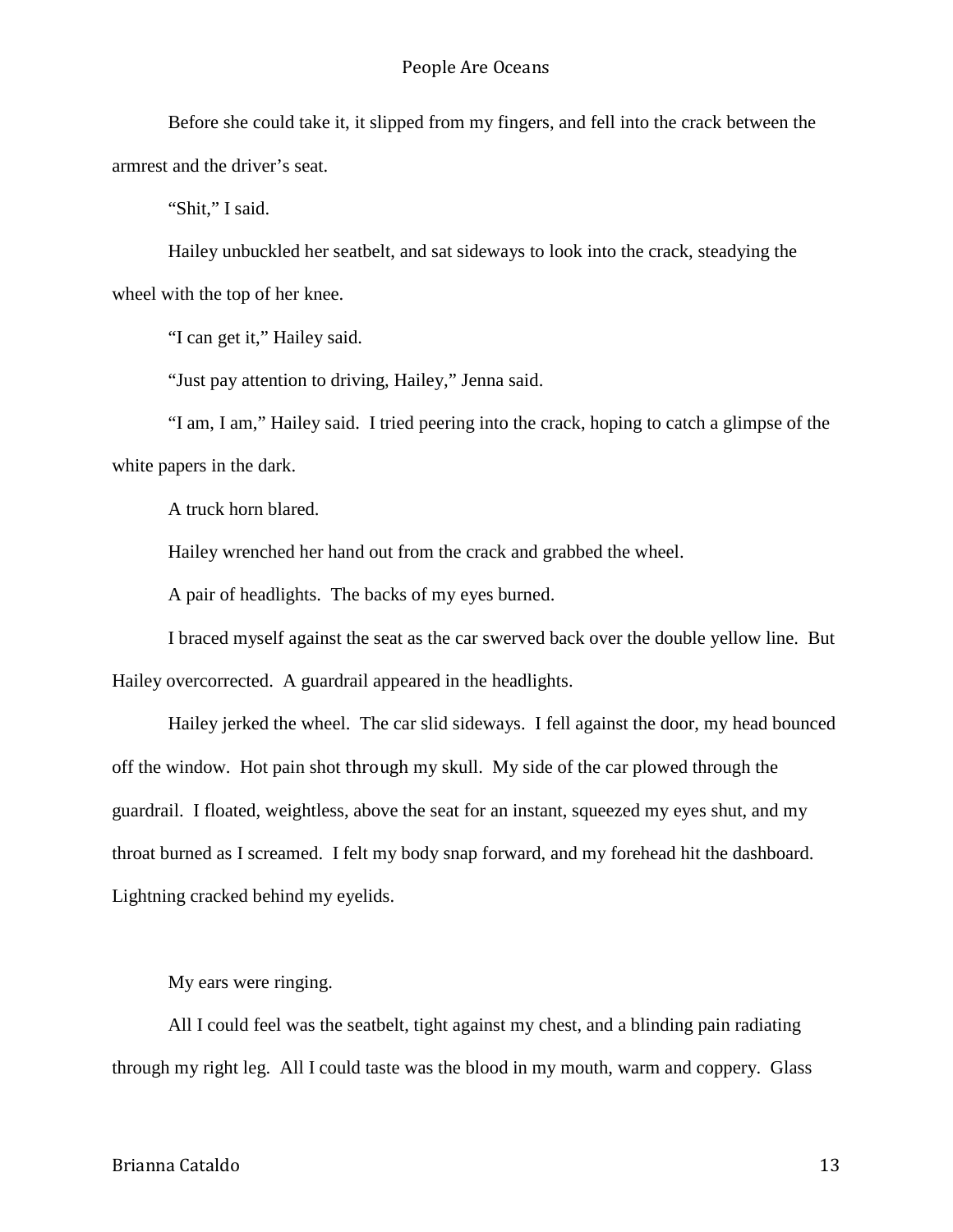confettied the dashboard. I squeezed my eyes shut, and opened them again. Blood stained my jeans, turning dark purple where my leg met exposed metal. I tired pulling my leg away from the door. Razor sharp pain took the air out of my lungs. My hands started to shake, then my arms, until my entire body was set on vibrate.

"Guys..." I said.

Hailey was slumped forward with her head on the steering wheel, her arms slack by her sides. Blood dripped from the side of her face, down the steering wheel, and onto the floor.

I felt all the air go out of me.

"Hailey?"

She didn't move.

My face was numb.

"Hailey!" I grabbed her thin shoulder and rattled her. Her face slid down the steering wheel, and she fell over onto the armrest. Her eyes were open, staring vacantly out the open windshield.

My stomach heaved, and I vomited hot, spicy bile onto the floor.

I unbuckled the seatbelt, and fumbled for the door handle. I was breathing, but my lungs felt tight and empty. Like I couldn't get enough air inside of me.

The cold air hit me, and my lungs burned. I fell out of the car. The grass was wet under my hands. My elbows buckled, and rolled onto my back. I turned my head.

Jenna's blonde hair fanned over the grass. She was on her stomach, facing away from

me. Her arms and legs were bent at odd angles, like a rag doll.

"Jenna," I tried to say. My voice was hoarse, only a whisper.

Blackness crawled over the grass, and trees, and Jenna, until I couldn't see anymore.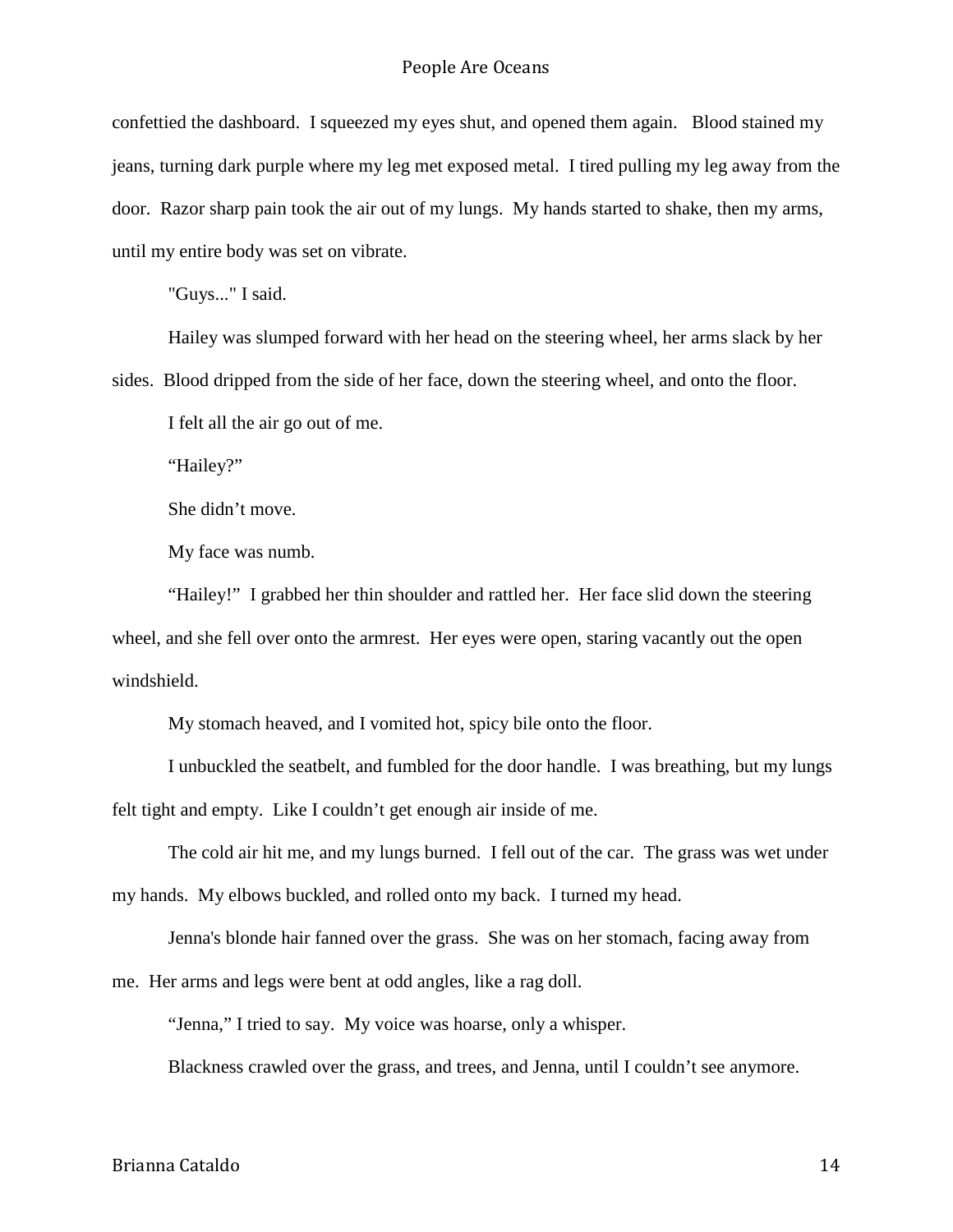And just before I disappeared completely, I realized: it was no longer raining.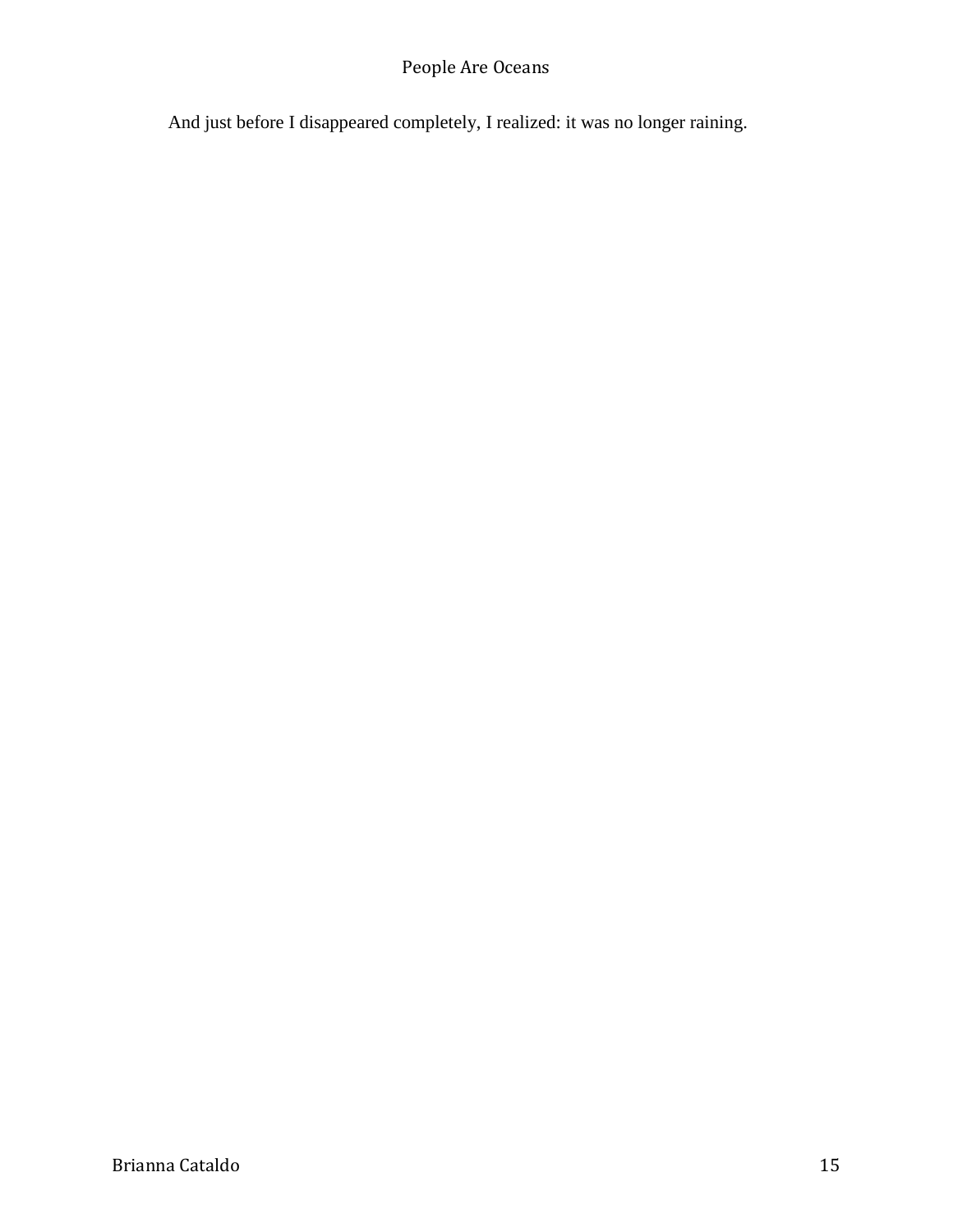# **Chapter 3**

I first became aware of the darkness behind my closed eyelids. Like when you stand by the light switch of your bedroom, turn it off and try to find your way back to the bed. You walk, blind, arms held straight out in front of you, your fingers hungry for those cotton sheets. Only, when I became conscious of this darkness, I could not open my eyes, could not stretch my arms out in front of me, and I could already feel the cotton sheets under my hands. I wondered, where am I?

A heart monitor beeped to the right, voices passed by a closed door, antiseptic burned in my nose. A phone rang outside the door, and a woman's voice answered.

The whiteness of the hospital room burned my eyes and I tasted vomit. Two IV bags hung on a hooked pole next to the bed. One read "Morphine" in fat block letters. The IV lines that ran down the silver pole were attached to the bend in my right arm. I shivered.

I closed my eyes. I saw Hailey leaned forward against the steering wheel, and watched her fall over onto the armrest again, and again, and again. I saw Jenna's blonde hair fanned over the grass.

Despair sat like a weight on my chest so that I couldn't breath, splintering the bones and ribs in my chest. I sobbed, loudly. The moment I handed Hailey the joint replayed over and over again in my mind. Their screams drowned out my own. As the EMTs strapped me to the stretcher, I had watched the coroners zip Hailey's body into a black bag.

A nurse opened the door and stuck her head into the room.

"It's okay, honey," she said.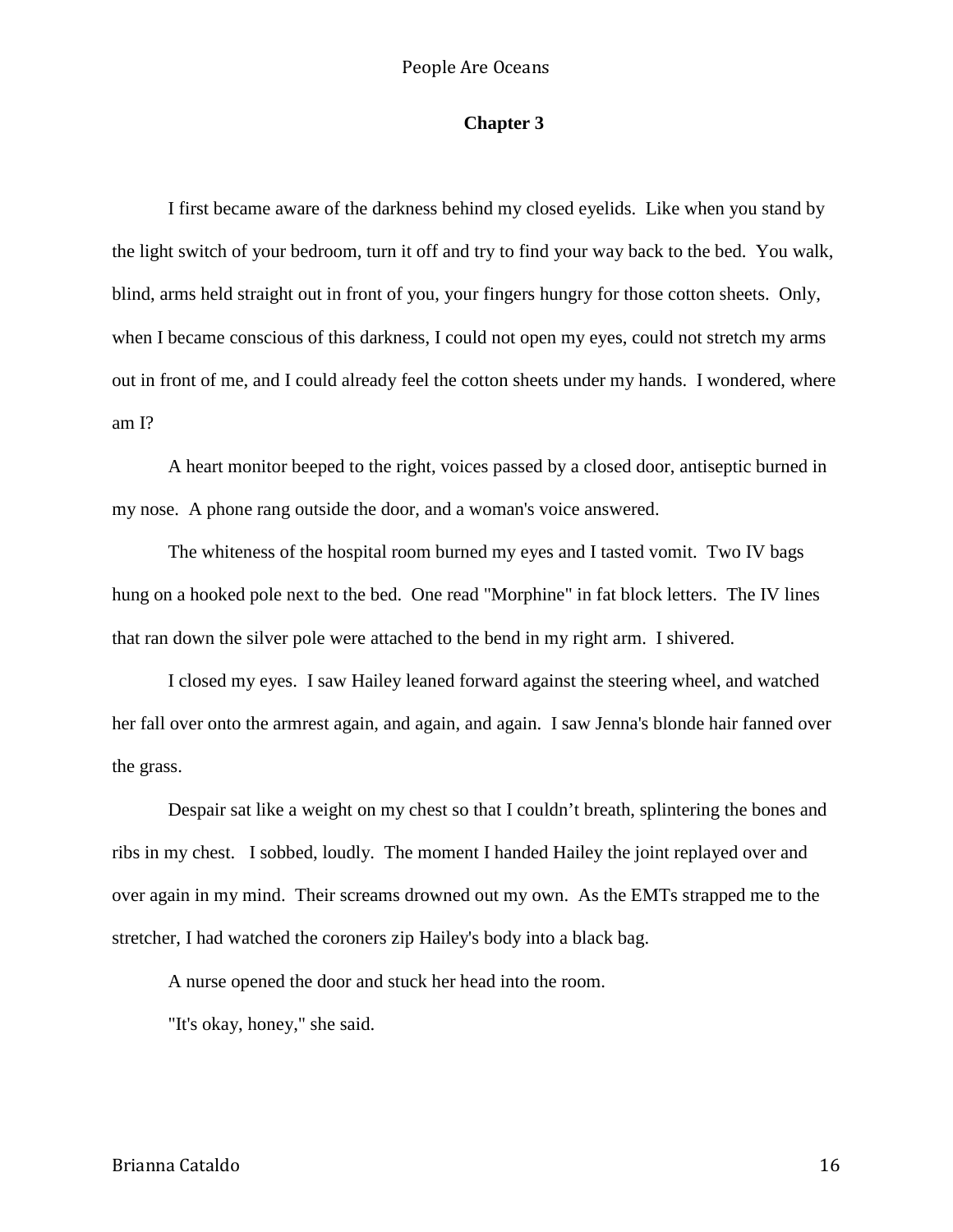The nurse pulled a chair over from the wall. The kind of chair that I'd imagine a parent would sit in by the bed, holding your hand as you slept. Maybe not always a parent, just somebody who loved you.

My sobs deescalated to sniffles, but I couldn't stop shaking.

"Do you want me to call your parents?" she asked.

I shook my head.

"Your mother did call us back."

I fought the burning tears, fought the urge to keep sobbing even though I desperately wanted to.

"I don't want to call her." I breathed deeply through my nose.

"Is there anyone else you want to call?"

At any other time I would have said yes, that there was. Not my parents or my sister Victoria because she was away on vacation. I would have called Hailey. I would have called her parents. I would have called Jenna.

"There's nobody else," I said. My voice was flat. I could hear each word hit the floor. I was sure that my face looked the same, flat. The muscles were so relaxed that I couldn't force them into a smile. Was it the drugs, or just me? It felt like a little bit of both.

"I can have the doctor come in and explain your injuries," she said.

Injuries. I threw my blanket off. White gauze wrapped the length of my leg, starting at the heel and moving to the top of my thigh.

"Your leg was severely injured when you arrived. You lost a significant amount of blood at the scene and during surgery. You have fifty-five staples in your leg," she said.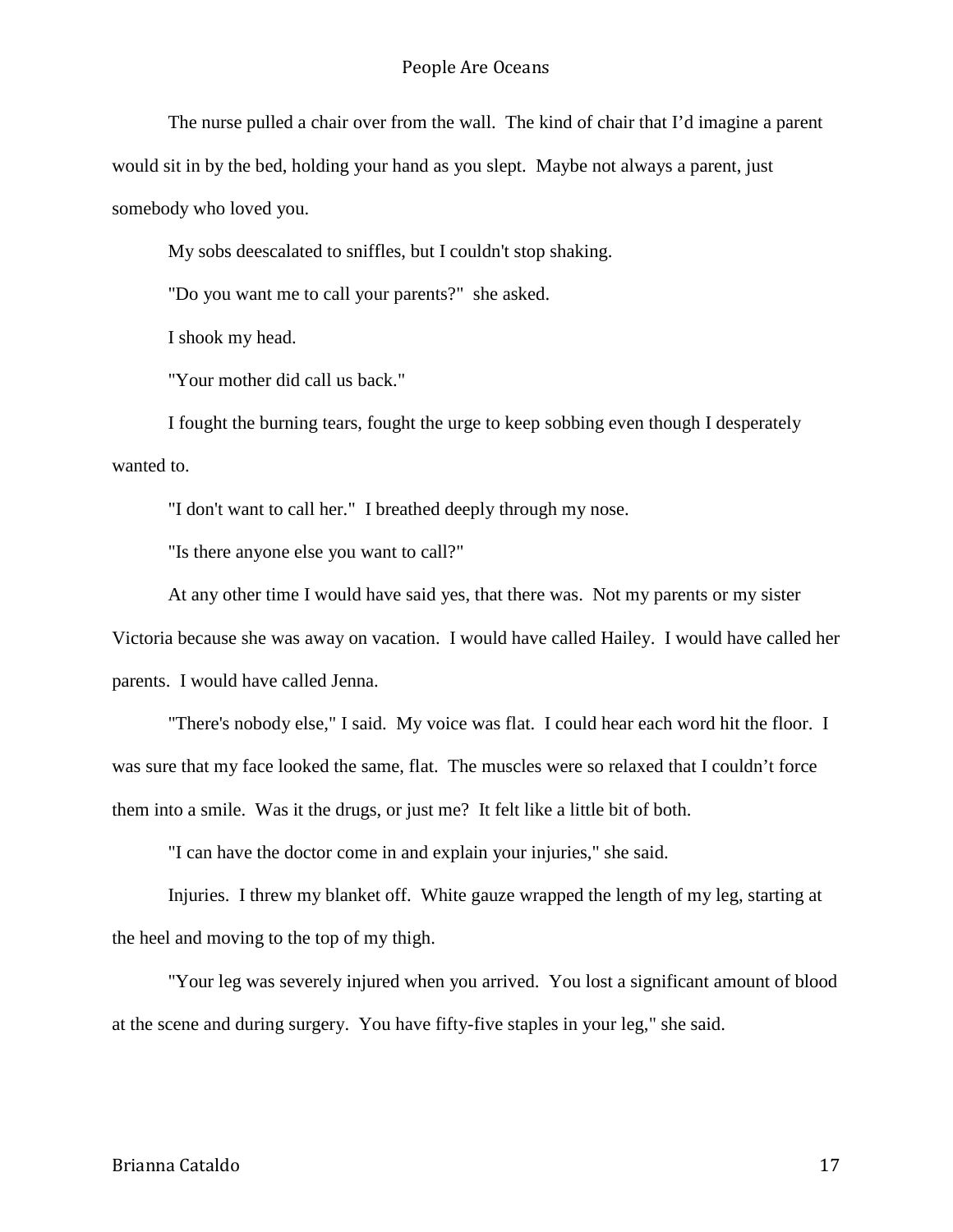"Fifty-five?" I ran my hand over the gauze, but I couldn't feel it against my palm or

under the bandages. I wondered if that was because of the morphine.

"You can walk, that's what matters. The doctor will come in later and explain everything more in detail."

"I can walk," I said, staring at my leg. It hadn't occurred to me that I might not be able to. I saw myself in a wheelchair at college graduation, at my wedding day. Then I remembered Hailey wouldn't be there.

The nurse looked back at the door, and leaned forward, towards me.

"The other passenger is alive," she said.

"Jenna?" A cold chill ran down my back and arms.

"She's in critical condition. She's still not breathing on her own, but her heart is beating. I can't tell you any more," she said.

There was a knock on the door. The nurse jumped out of her chair, hand on the doorknob, and peeked through the crack.

"Now is not a good time," she said.

A deep voice returned. "We've waited two days, it's time to talk." The door opened to a tall, dark blue uniform, gold name plate on the chest, a gun on the hip. I pressed myself hard into the pillows. My fingernails cut into my palm.

"Hello, Brooklyn," he said.

A female officer followed, hair slicked back in a bun. Her expression was firm. The male officer took a seat.

I exhaled. Sitting down meant things were casual. Right?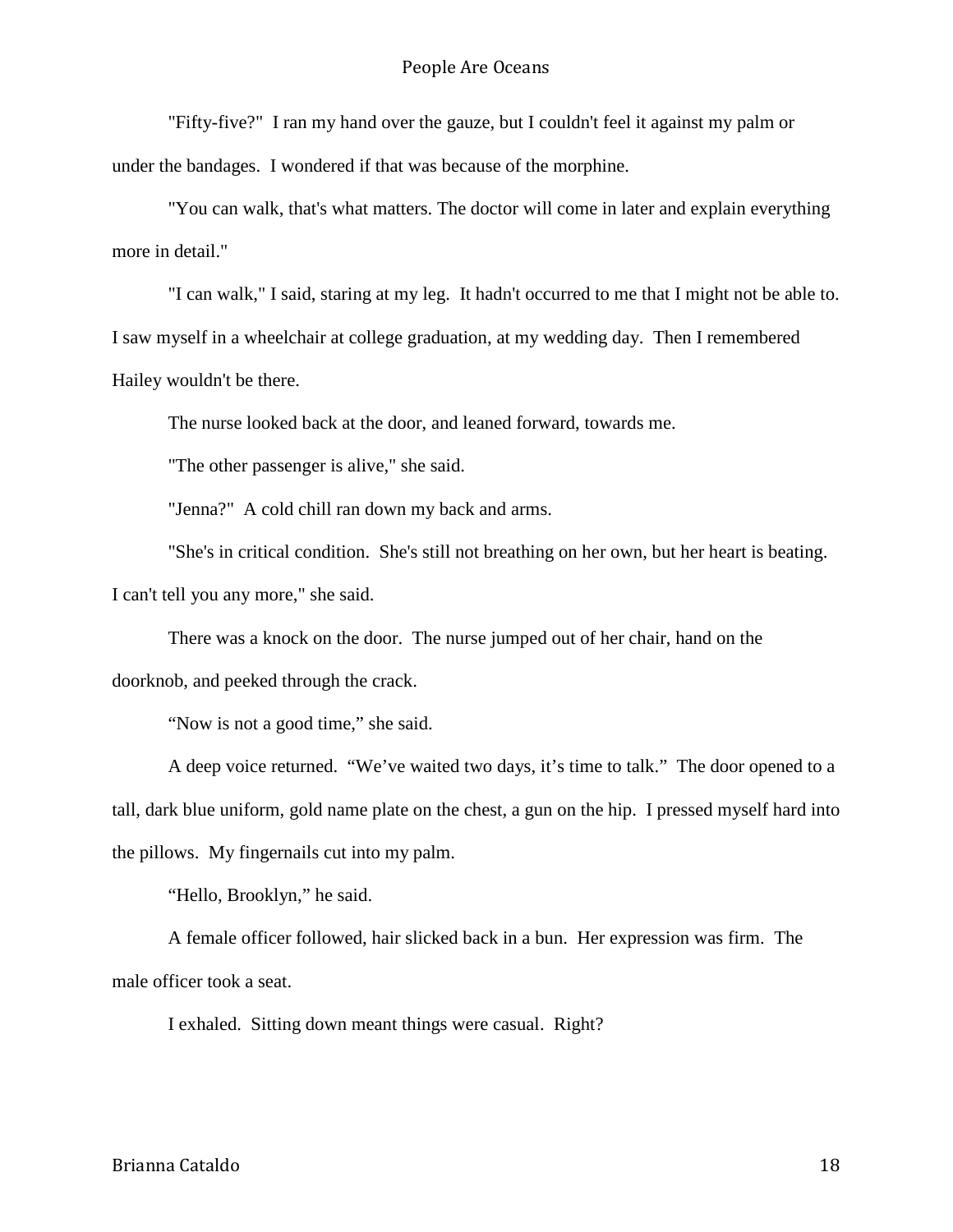"There was no alcohol in your blood so we know that you weren't intoxicated at the time of the crash, but there were high levels of THC." He pulled out a pad of paper, a pen. There was a tan line around his left ring finger.

"What caused you to crash?" he asked.

I stared at the tip of the pen, poised over the blank sheet. Tears stung my eyes but I quickly brushed them away.

We just need something for the report," the female officer said. Her expression had softened. I wished that it hadn't.

I squeezed my hand until the knuckles turned white. I wondered if that tan line on the male officer's ring finger meant that he'd just gotten divorced. Maybe he was just like my father, maybe whenever he came home from a shift, late at night, he would drink. Drink so much that he forgot who he was, forgot who his equally drunk wife was. Maybe she left him. Maybe she met someone else, maybe he was devastated that they were getting divorced. Or maybe he wasn't.

"We'd rather not have to do this down at the station," he said. "What caused you to crash?" There were laugh lines around his eyes, but I could never imagine him smiling.

I closed mine, took a deep breath, and began,

"It was raining out. . ."

\*

After I'd explained the accident and the officers left, I told the nurse I wanted to sleep. She handed me the Morphine button and told me to give myself an extra pump to fall asleep, that it would help with the pain. She felt sorry for me, I guess.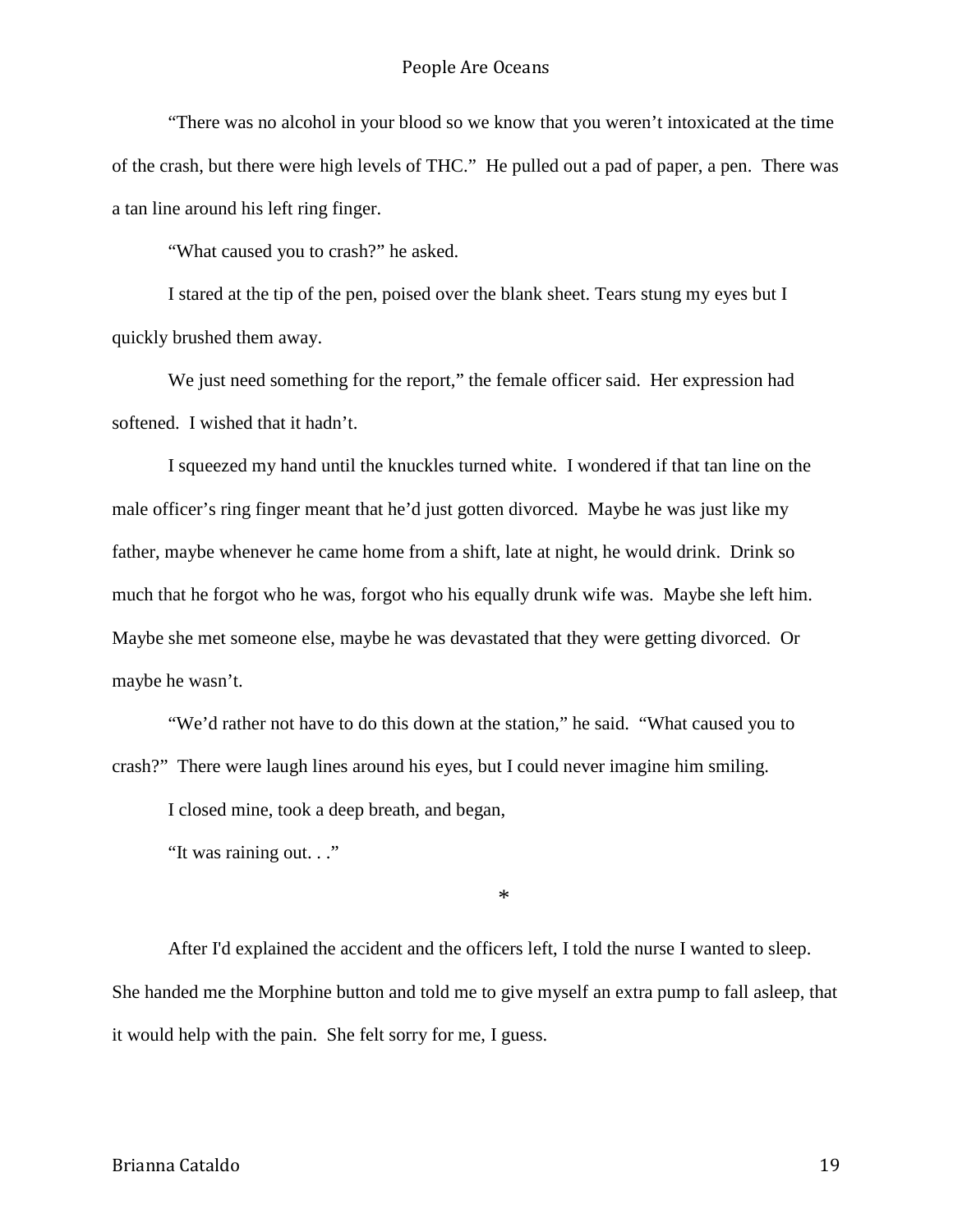I welcomed the sleep, welcomed the darkness. I'm not sure how long I slept, but I woke to the sound of somebody opening my door. I tensed.

Whoever they were, they pulled the chair closer to the bed, and their hand wrapped over mine.

"Oh, honey," a woman's voice said. Tears pricked my eyes but I kept them closed. It was Hailey's mother. She sniffled. I realized that she was crying.

"Oh dear," she said, and rubbed her thumb over the top of my hand. I was drowning. I couldn't breath through the lump in my throat, like a hand around my neck. I couldn't choke out the words that I desperately wanted to say, that I was sorry. So fucking sorry.

"My baby," she said.

I wanted to beg her to stop. I was guilty enough on my own. I was sure that she hated me. She wished that it had been my fractured skull, my blood clotted on the dashboard. I was sure that she wished that I was dead, embalmed and refrigerated. Why was she here? I wanted her to stop pretending that she fucking cared about me at all.

She peeled the Morphine button out of my clammy fist, and hummed me to sleep instead.

When I woke, the room glowed blue in the light of the monitors, and she was gone. Hailey sat in her place. Sticky, dark blood stained the left side of her face, and matted her hair. Both eyes bled red. Her blue irises glowed in the dark. Her face held no expression. Her eyes were vacant, dead, just like they had been in in the car after the accident.

"I'm sorry," I said. I started to cry, sobbing. "I'm so sorry."

She held the morphine button out for me, and when I took it I pumped it like the trigger of a gun.

Brianna Cataldo 20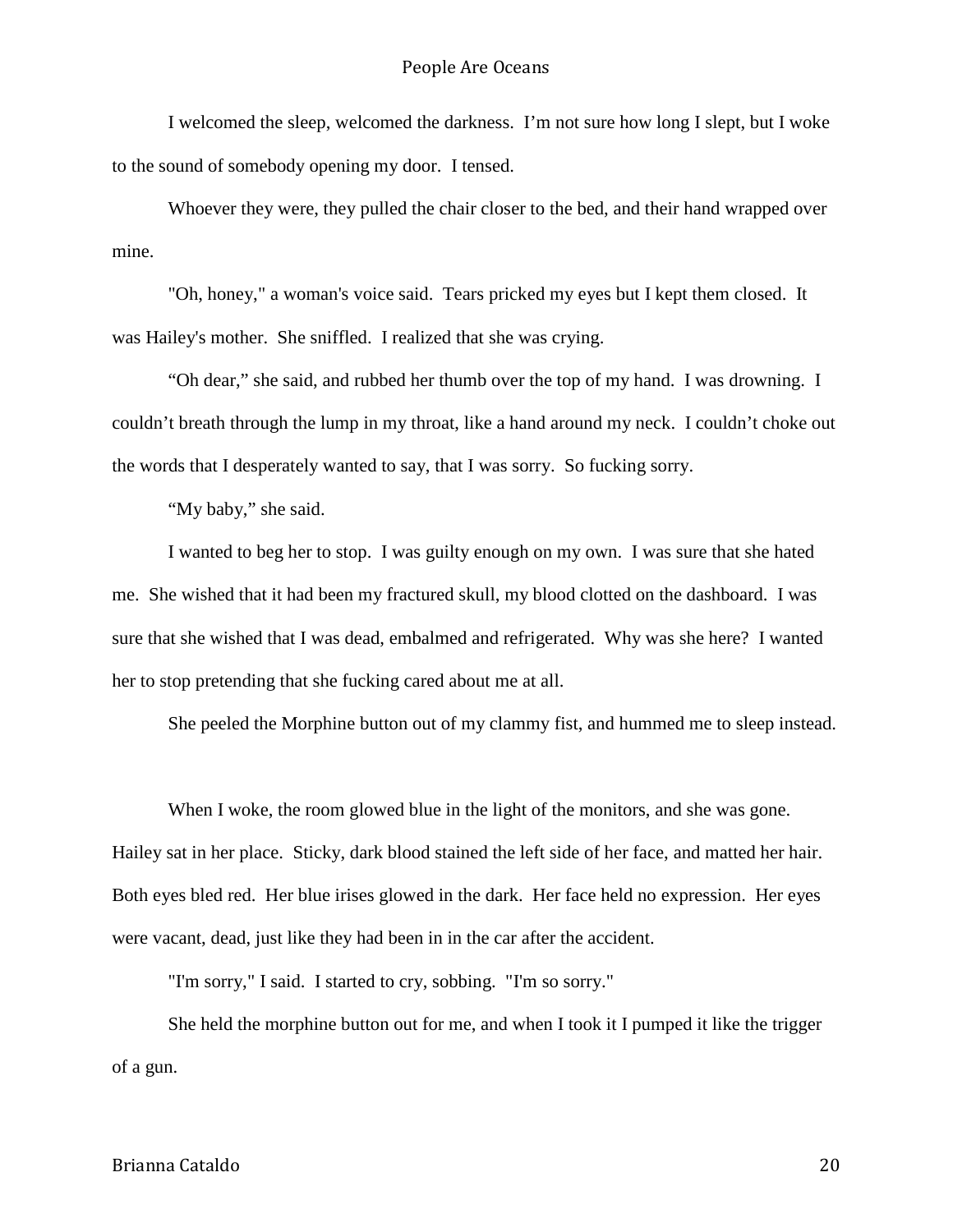# **Chapter 4**

The day my family came to take me home there was less Morphine, and more pain. As one nurse packed my clothes into the duffle bag, another held me by my arm to help me into the wheelchair. My father took up the doorway typing on his phone. The phone's light illuminated his pocked, leathery skin. My mother, thin and pale, sat on the hospital bed swaying ever so slightly, watching me settle into the wheelchair. After, I sat stationary in the wheelchair in the middle of the room while my father flipped through the channels of the T.V. I stared at the back of his head, noticing how his scalp peaked through his white-blonde hair.

The doctor warned my mother, "I've prescribed Morphine, but we kept her heavily sedated, so he'll need to be weaned off of it."

"I'll hold onto them," she said.

\*

My father sat the head of the table for dinner, and my mother across from me. Like a fog had settled over the house, everything appeared at a distance. Like I was in a dream, or a nightmare. Nothing felt real, always in slow motion. I pushed the rice around with my fork, speared a piece of chicken, and put it back down.

"Not hungry?" my father asked.

I propped my face in my hands, shaking my head. I felt heavy, couldn't hold myself upright, couldn't hold my head up on my own.

"Can I get some morphine?" I asked, looking at my mom.

She drained the rest of her martini, and set it down, hard. She pushed herself away from the table, and grabbed her purse off the kitchen counter. A bottle cap popped, pills rattled.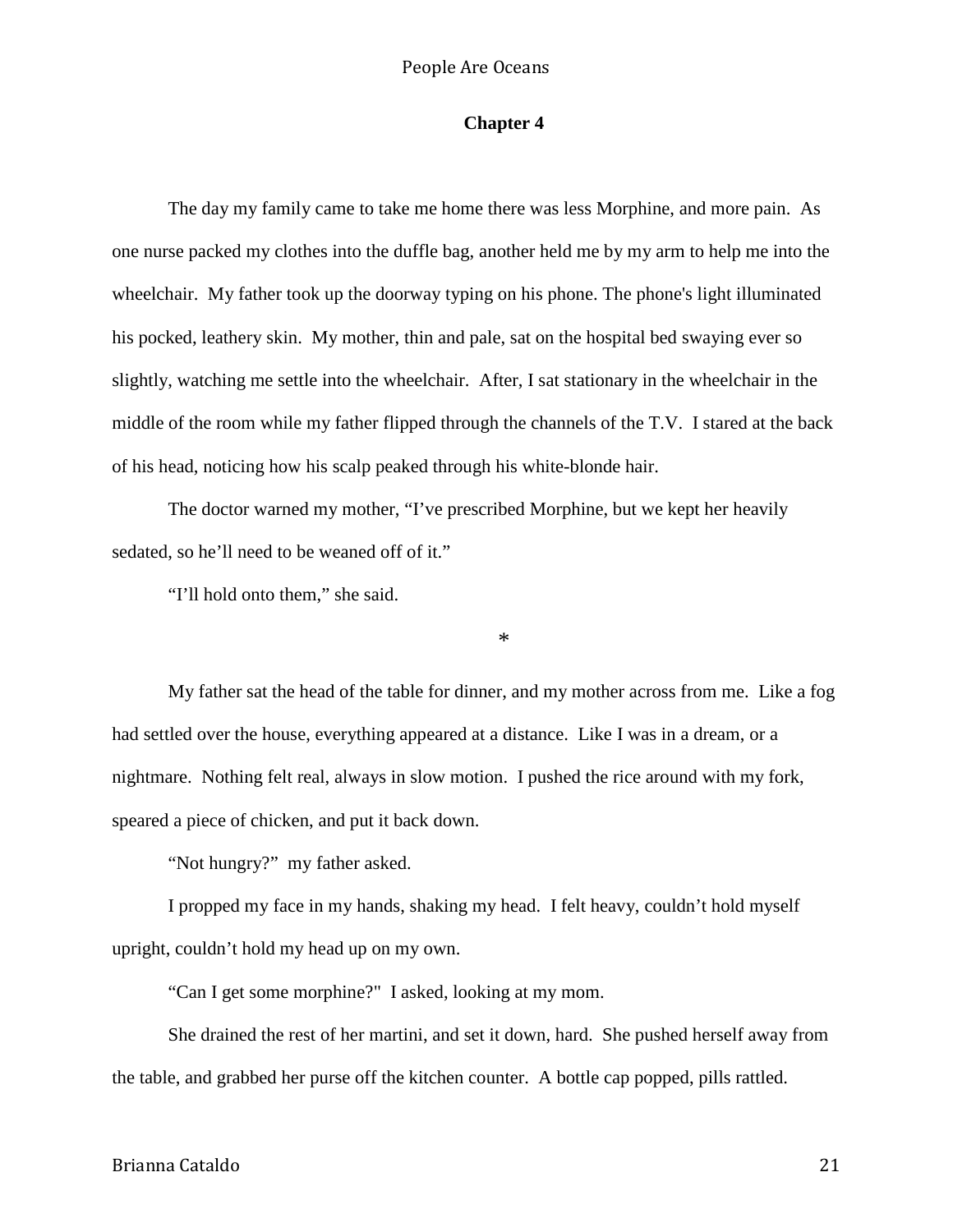"Here," she said. She dropped the pills into my hand; two sherbet colored pills sat in the center of my palm.

"This isn't Morphine," I said. I closed my hand around the pills, wanted to crush them until they turned to powder, and sweep them down the floor vent.

"It's Advil. You just had Morphine a little while ago," she said. I closed my eyes, felt the pills slide down my throat and drop into my empty stomach.

"Don't forget you have that funeral tomorrow," my father said.

"I can't go," I said.

"You don't have a choice," he said. He lifted his beer, the foam clinging to his mustache. I pressed my palms into my eyelids, so hard that colors danced in the darkness.

"I can't," I said.

"You're goin' to the funeral. End of discussion," he said.

I could feel my mother watching me, like a lioness in the grass, waiting for me to react outwardly first.

"I can't go," I said.

"You owe that family." His voice had that edge, the one that let me know he was reaching his limit. An edge like the table corner you accidentally bump into, over and over, leaving bruises on your hips. I looked at my father from behind my hands. I wanted him to clutch his chest, fall out of his chair, lay flat on the floor, until his face turned white, lips blue.

"Don't give me that look. They could send you to jail, could put you to death."

I thought, how fucking typical. My father would exaggerate to his final breath. I knew they could never put me to death, but it wouldn't be such a bad thing.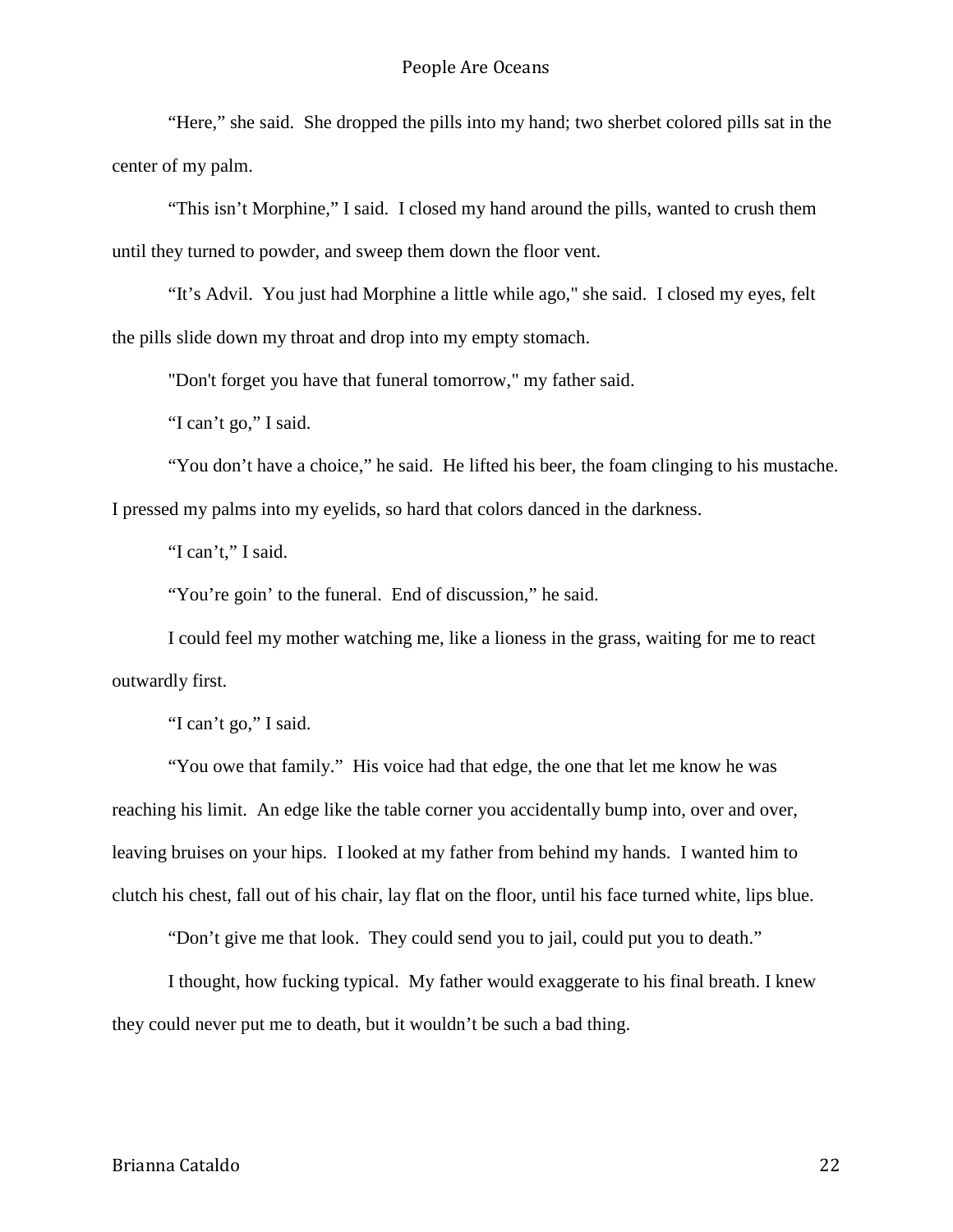He had both elbows on the table, arms flat. His glass was empty. I wondered how many he had already had. My mother grabbed the bottle of Vodka off the table and filled her glass. The ice rattled around in the glass.

My vision swam. I closed my eyes, and swallowed the spit in my mouth. The invisible hand around my throat squeezed tighter.

"It's been a week, get over it," she said.

I locked my jaw, ground my teeth.

"You had a full week in the hospital, while nurses took care of your every whim. You're bein' selfish," my father said.

"Selfish?" I asked.

"You're being selfish," my mother said.

"No, I'm not." I flexed my jaw. My hands curled into fists, still propping my head up

"Yes, you're fuckin' selfish. Take responsibility!" His voice bounced off the walls.

I slammed my fists down on the table. The plates and silverware jumped, and so did my mother. "I know what I fucking did! And I wish I was the one who was dead. I wish I was fucking dead." My lungs felt tight and empty.

My father's mouth fell open. For the first time in my entire life, he appeared to have nothing to say.

A sense of calm slipped over my mother's face, empty behind the eyes. "I wish it was you too."

I exhaled, but couldn't inhale. As quickly as the anger had come on, it was gone, and I was left empty. My mother laughed into her drink. Why couldn't she love me enough? Why couldn't he?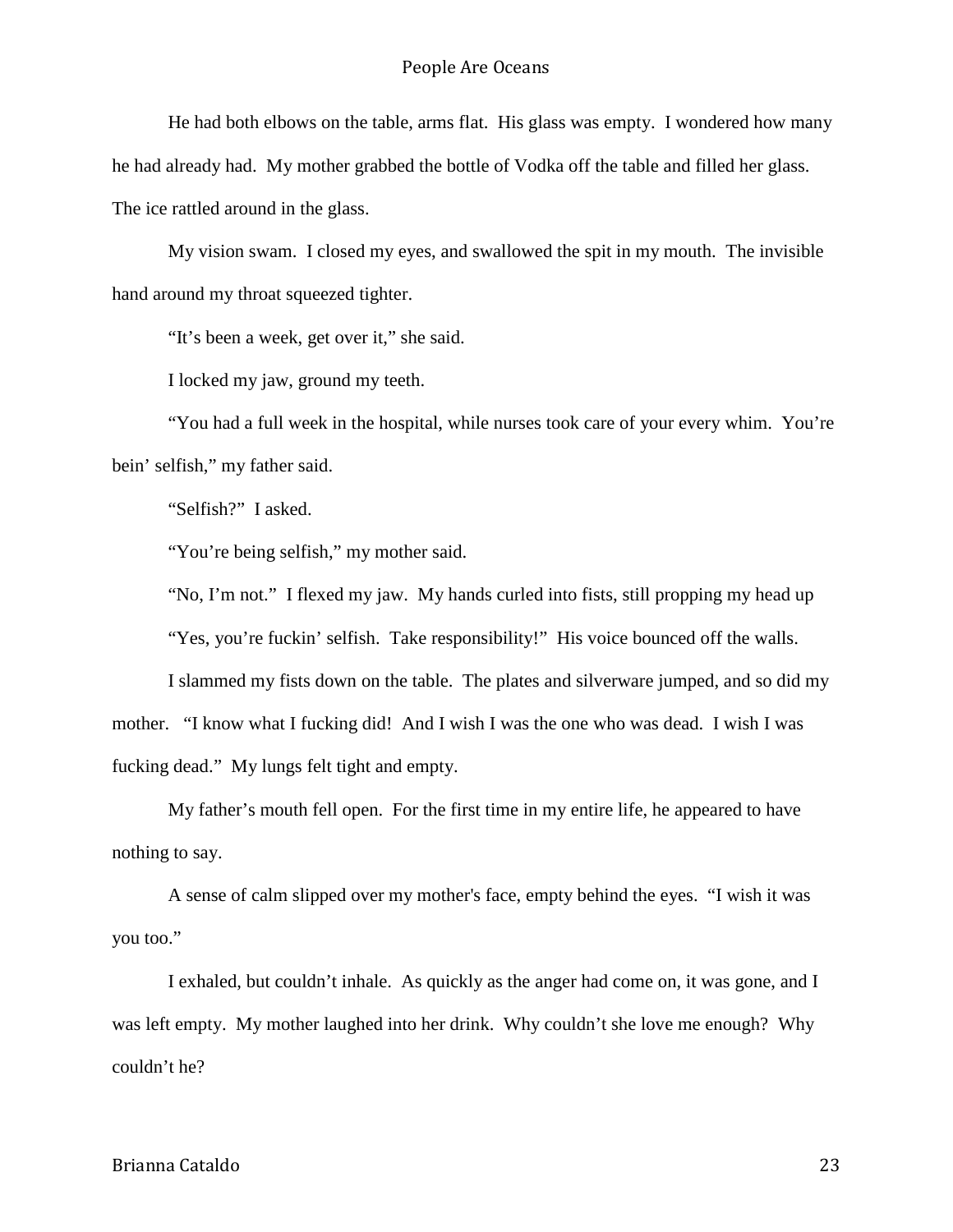I pushed back from the table. I couldn't feel my feet as I walked across the living room, to the front door. I stepped outside and the air was so muggy that it was as if I were breathing into a pillow. I shut my eyes, tilted my face upward to the sky, tried to breathe. Cicadas buzzed, the neighbor mowed his lawn. I dialed the only person that I had left. She knew how they could be.

"Hello?" she answered.

"Victoria." I opened my eyes. Blue sky, no clouds. Only one airplane, one tiny mark, slid across the canvas.

She sighed. "Hi, B. What do you need?"

I watched the airplane. There were probably two hundred people on that airplane, all going to the same place, for two hundred different reasons. And there I was, not even a mark on the canvas, only one single woman going nowhere, for two hundred different reasons.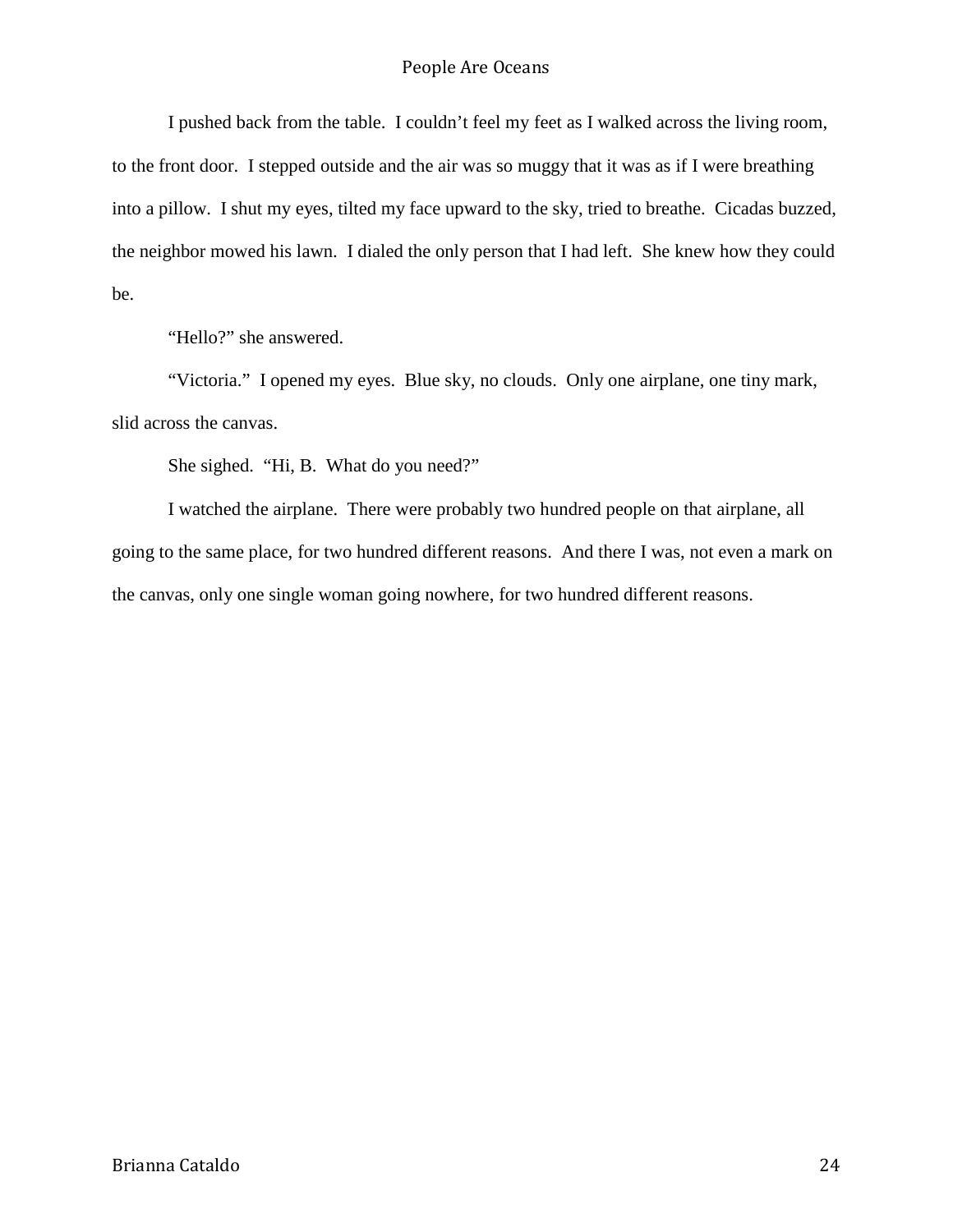# **Chapter 5**

Cullfield, Massachusetts. The center of my hometown was crowded with family owned businesses and not much else. The cars that crawled the streets, and sat in front of the meters, never broke the model year of 2009, always with duct tape somewhere on the exterior holding something together.

When I moved in with my sister, I had scrolled endlessly through Craigslist to find a job. The result: Oakley Restaurant, jammed between an alleyway and a windowless bar with neon lettering that spelled: The Dive.

I stepped out from between two parked cars. Tires screeched, and a black truck came to a halt at my side, heat rolling off the hood. I brought my arms down from in front of my face.

"Watch where you're fucking going," I said. I hit the grill with the side of my closed fist. It stung, and I felt stupid for doing it. I shuffled out of the way.

The driver pressed the horn of her truck and peeled off.

The horn rang in my ears. I felt the cap of the prescription bottle, which I'd stolen from my mother's purse before I left home, inside my back pocket. The passing cars and distant voices sounded as if they were coming through three feet of water. Somewhere behind me a child wailed, and his mother shouted for him to stop. A man stumbled out of The Dive, weaving as he walked. Another man locked his bicycle to the bike-rack. I wished that he would lock the shouting mother and the weaving-man to it, too.

The sunlight was lost in the alleyway. I stepped over crushed beer cans and singed cigarettes. Two dumpsters crowded the back wall of the restaurant, flies buzzing in and out of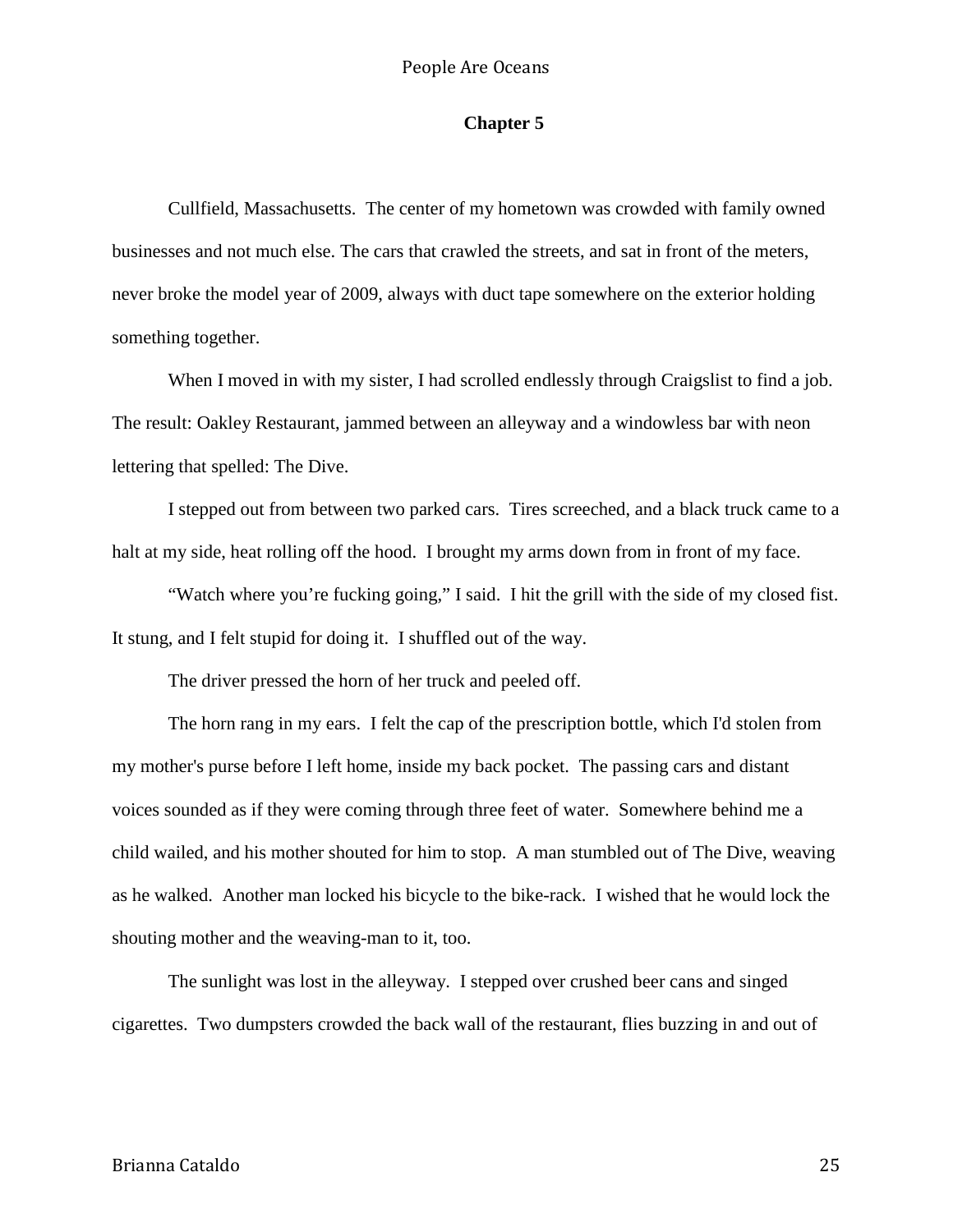the openings. Like they were swarming dead bodies; finding the soft tissue to burrow holes in, lay their eggs in, feeding on the flesh inside. I gagged.

I pushed the back door of Oakley restaurant open, and I was greeted by the smell of soap and steel cleaner. The freshly mopped hallway floor reflected the fluorescent lights hanging from the ceiling. I checked my phone. 10:45 AM. I was late, *again*.

I still took my time as I approached the door that led into the restaurant. I never had to worry about being late to work because of our manager, Kevin. He was balding, significantly overweight, and still living with his parents. All I needed to do was shoot him an apologetic smile, bat my eyelashes, and all would be forgiven.

Well, I guess I don't actually know that he lives with his parents, but I like to think he does. Sometimes when I'm at work I don't pay attention to what he's saying at all. Instead I'll think about what his life is like outside of these walls. Maybe he lives with his parents, like in their basement that smells like laundry detergent. And his mom brings his dinner down on trays while he sits in front of a T.V.

Or maybe he lives alone in a shitty apartment with dingy green wallpaper. In the kind of apartment that has bad fluorescent lighting, and somehow always smells vaguely of Haitian food, neighboring a family with too many kids and not enough patience.

Maybe Kevin had been married with his own kids, with a wife as fat as him that he'd met while shopping for a coffee pot at Target. Maybe he and his fat wife had a horrible, miserable marriage, and he lost her and the kids in a divorce.

But it's easier to go with the "still lives with his parents" story. It makes more sense. Mostly because Kevin has a mini action figure of Captain America perched on the corner of his desk. Mostly because my flirting works.

# Brianna Cataldo 26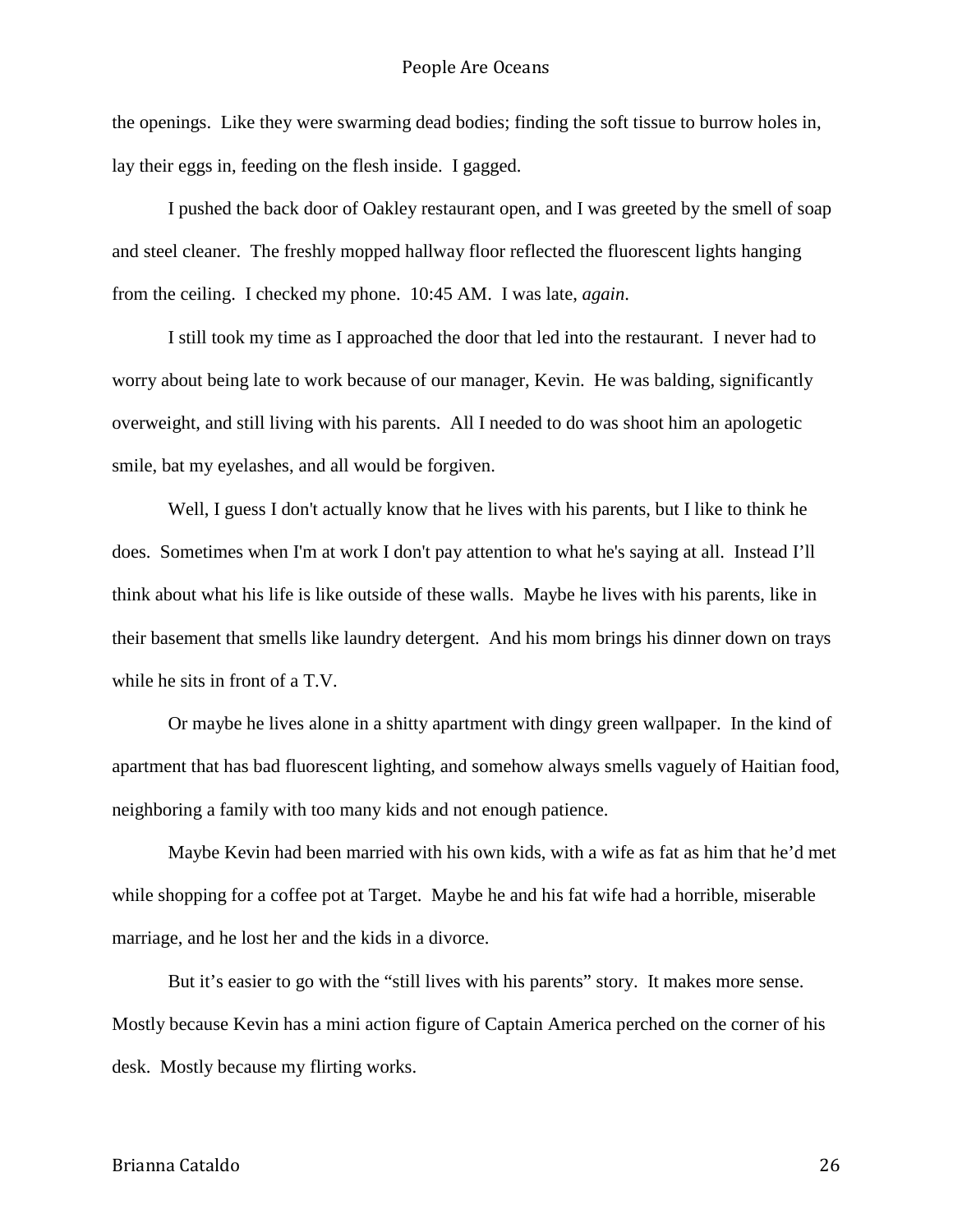"Welcome to PreMeal, Brook," he said.

I offered him a quick smile, before entering the maze of tables and chairs. The slower I walked, the easier it was to hide the fact I couldn't bend my left knee.

I paused just before the table, mentally preparing myself for the feat of trying to sit down. I let my purse drop to the floor, and gripped the back of the chair as I lowered myself to sit. I was suddenly aware of the wetness of my palms, and the weight of my leg. The skin over my left knee stretched tight, like an elastic band being stretched to fit around a basketball. I worried that my stitches would pop. I imagined the skin would split apart, tear open, revealing the white bone.

As soon as I was settled, I found myself looking around the room, stopping at one server, then another. Wondering and wandering, creating stories and theories out of thin air.

There was Ally Kellington sitting at the front table. Ally was my age. She kept her head down, her tables clean, and her note pad neat. I wondered if she had friends. I never saw her at the bar after work. Ally seemed like the kind of girl who was probably close with her parents, and read a lot of books by old, forgotten authors. I bet she could cook.

The back door groaned opened and naturally, everyone looked up, including me.

"Harrison Grant?" Kevin asked.

"Yeah," Harrison said, entering the room.

Harrison was probably a good five or six inches taller than Kevin, and he was way better looking. That was obvious. Hair as dark as mine, and eyes the color of – well, there wasn't really a word. A color that brought me back to memories of a dark ocean, sort of blue, sort of green, sort of... black. Like a sea that you could drown in. One that maybe I had even considered walking into at one point. Maybe.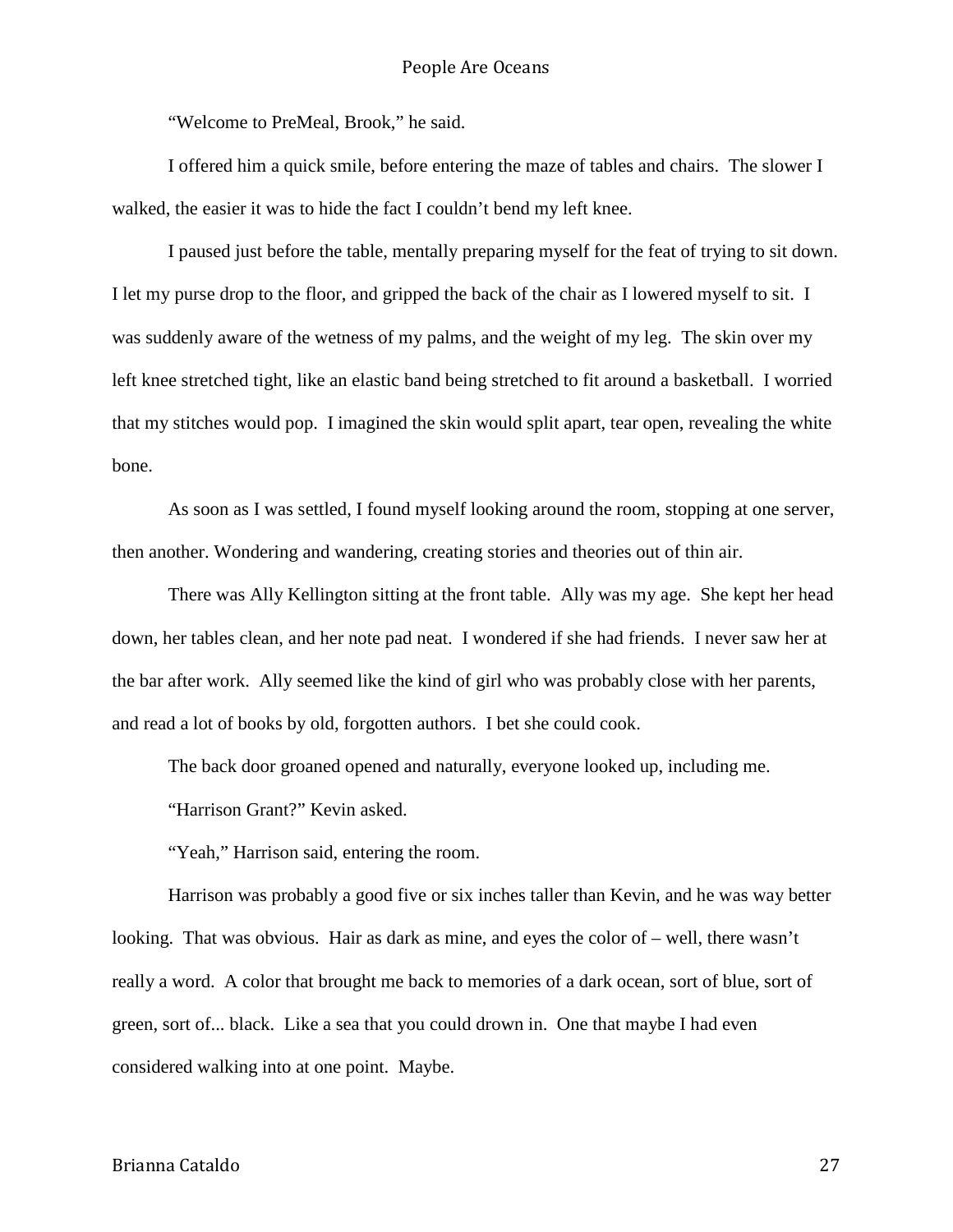"Call me Kevin. Grab a seat." Kevin let go of Harrison's hand.

Harrison maneuvered through the tables and chairs. His cologne moved with him, passing under my nose, and my mouth watered.

I turned my attention back to Kevin, but I was really watching Harrison in my peripheral. He got a notebook and pen out but stopped just before the tip of his pen touched to the paper. He stayed like that for a while. And to no surprise of my own, I stopped trying to be sneaky about it, and I looked over at him.

Harrison seemed frozen in place, his pen hovering over the fresh sheet, his eyes glued to the back of the chair in front of him. I wondered what he might be thinking about, so deeply that he didn't notice me staring at him.

Maybe he had a lot on his mind. Like maybe he'd graduated but couldn't find a better job, one where he wasn't sweeping floors and taking people's dinner orders.

Then his eyes met mine, catching my stare. My stomach flipped, but I made a point not to look away. There were a few reasons for that, the main one being that one of his eyes was a different color than the other. Nothing too obvious, both were dark, but one was more green than blue. The other reason was that not looking away when someone as attractive as Harrison caught me staring, gave me some sort of thrill, and he wasn't looking away, either.

I fought the smile that tickled the corners of my mouth. *Why was he staring back at me?* My phone burst into song from my back pocket. I jumped. Kevin rolled his eyes at me. "Oh shit, sorry. I'm sorry," I said. I whipped my phone out, ready to press decline. *Jenna* was calling.

My hands went cold. I pressed decline. Kevin started lecturing again.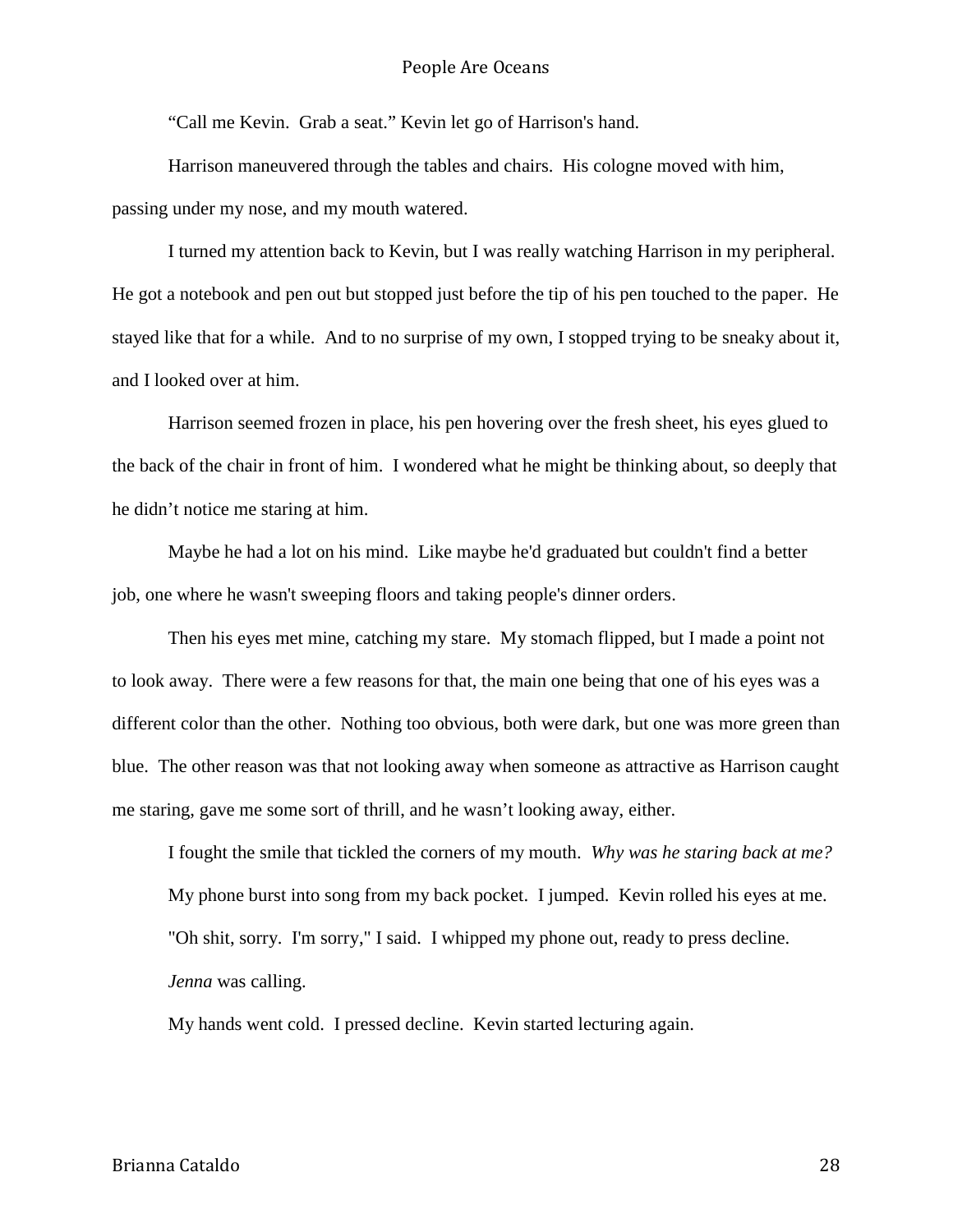I studied the surface of the table as if it were the most interesting piece of scratched wood I had ever seen. Each line told a story, just as every person did. But no matter how many stories I tried to come up with for every scratch, there was no relief to the invisible band tightening around my chest. I wasn't seeing the lines, I was seeing Jenna, sprawled on the grass. I was seeing her gray skin, lying in a white bed with white tubes going into her nose and mouth.

I was stuck inside my own mind, running in a vicious circle. *Hailey slumped forward on the steering wheel, rag doll Jenna in the grass, Hailey's dead expression, Jenna in the hospital bed, over and over.* 

I dug the prescription bottle out of my pocket. One round white pill rolled into my palm, and I tossed it into my mouth. I ran my tongue over the smooth surface, could feel the numbers carved into its body.

All the other servers stood up suddenly. They collected their bags, and whatever else, and dispersed as PreMeal was over. I felt like I was coming out of a dream.

"Hey," Harrison said.

I jumped inside my skin.

"Are you okay?" He asked.

I paused, distracted by the slight variation of color in his eyes.

"Yeah," I said, finally looking away. I stood up, taking my backpack and slinging it onto my shoulder. "Everything's great." My smile hung awkwardly on my face. The motion was tiring.

His eyebrows furrowed, studying me again. "Are you sure?"

For a moment, I felt my smile falter.

"I'm fine. Really," I said. The band around my chest squeezed tighter.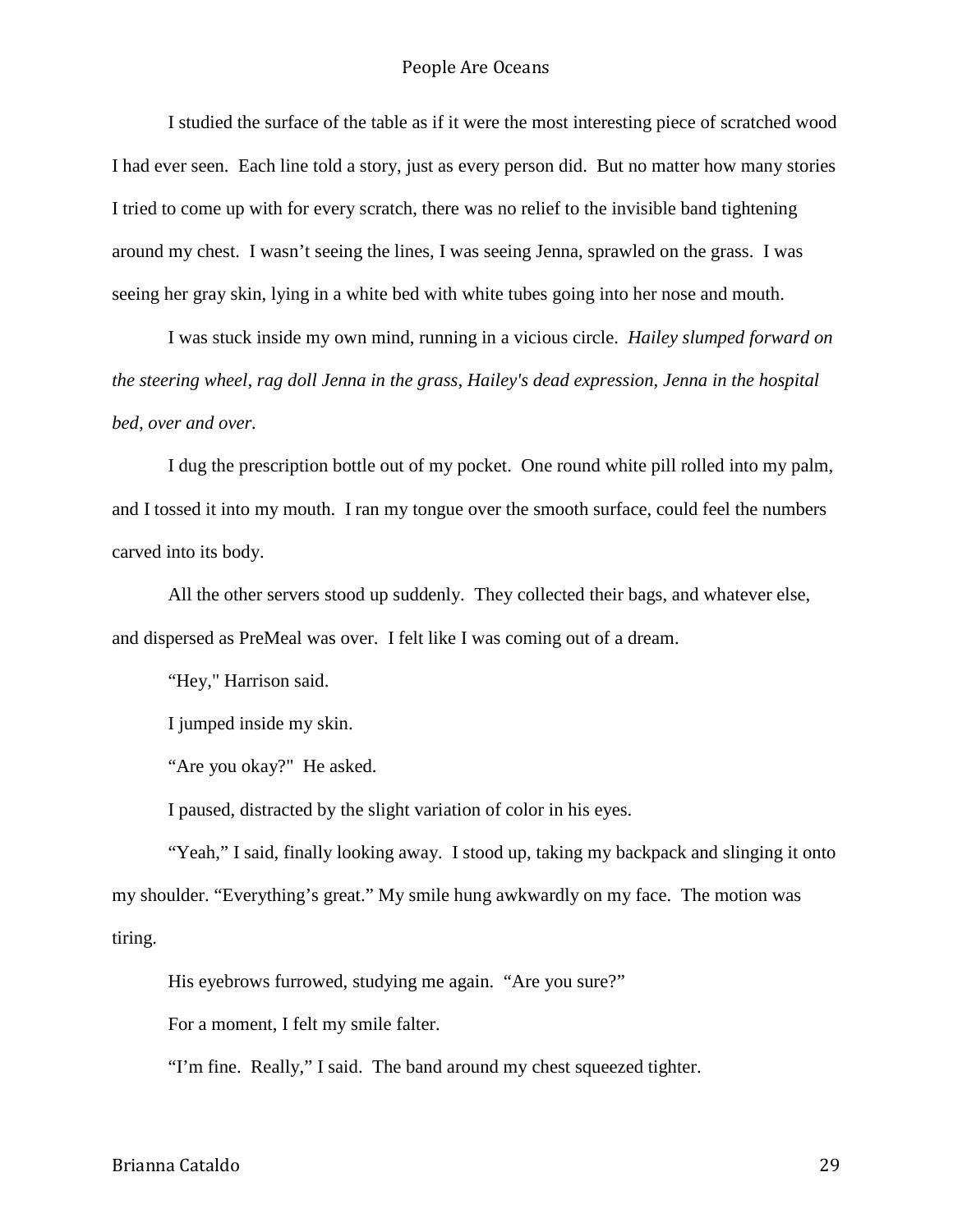I could tell that he didn't believe me, but finally, he offered a smile of his own.

"Okay. I'll see you in there," he said.

I watched him leave, with another odd, unfamiliar ache in my chest. Like I was watching a life preserver drift away from me as I drowned in an ocean.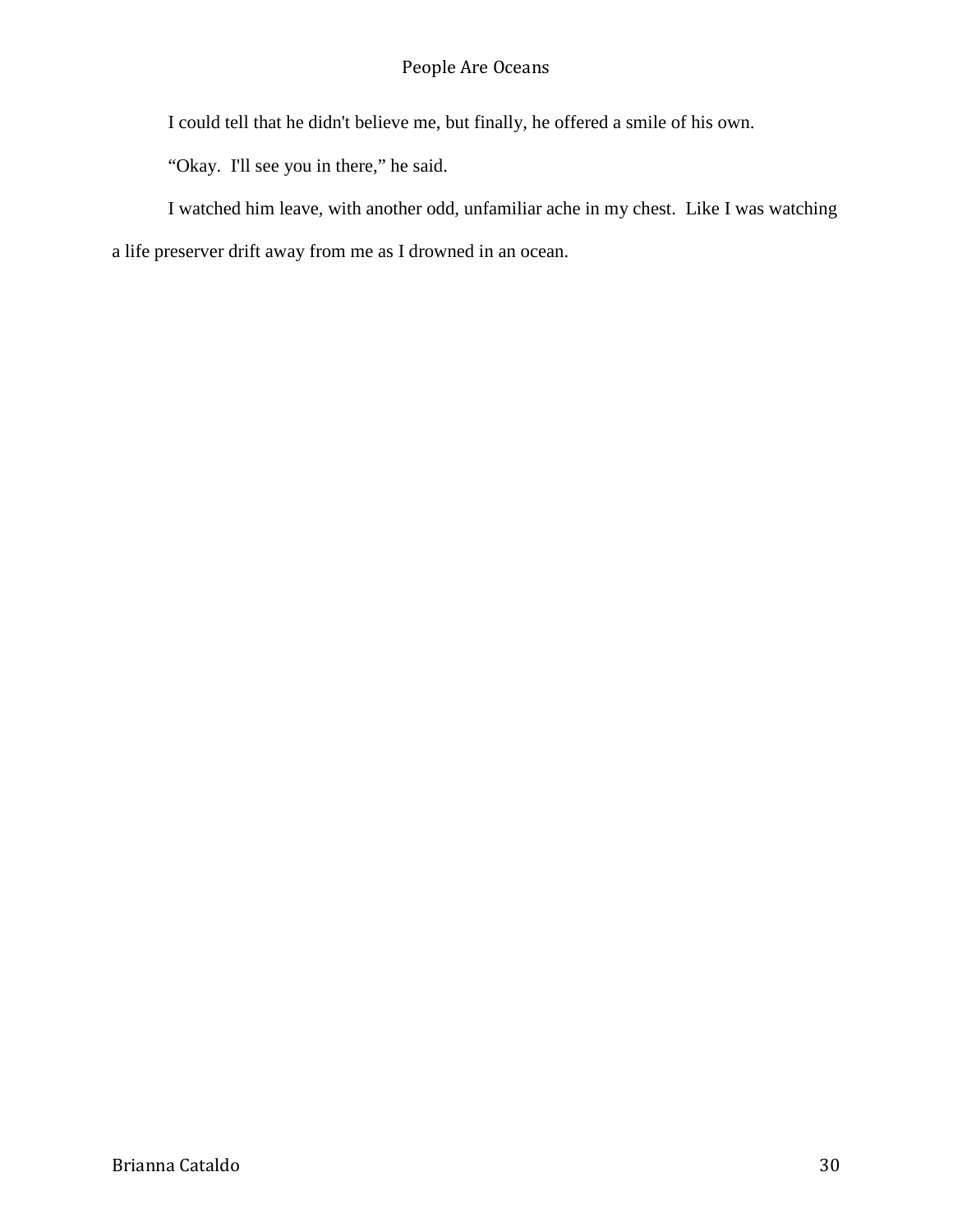#### **Chapter 6**

My sister's apartment had four rooms. The entirely white kitchen was one, which was a bitch to keep clean. It served as the room that we always hung out in. Mostly because the living room's grey carpet had three mystery stains, all brown, and Victoria's cable sucked.

Victoria stood on the other side of the island countertop, cooking spaghetti. I had taken a seat in one of the stools, swiveling back and forth. She covered the boiling pot with a lid and turned around.

When I looked at Victoria, I saw my mother. Another version of my mother from years earlier, when she still got me ready for school and walked me to the bus. A time when she smelled like sweet perfume, before she breathed vodka and wine. Before my father lost his job, and he started drinking with her.

"So we have a new guy at work," I said.

"Here we go," Victoria said. She was shaking her head, but I could hear the smile in her voice.

"What?" I laughed.

"You always have a new guy," she said.

"I do not."

"I think you should take a boy-break. You need to focus on you, right now."

I couldn't disagree with her about the boy-break. There was always a new Facebook notification, notifying me of a new message from an old boyfriend who I had grown bored of and neglected.

"I'll be fine. I promise," I said.

Brianna Cataldo 31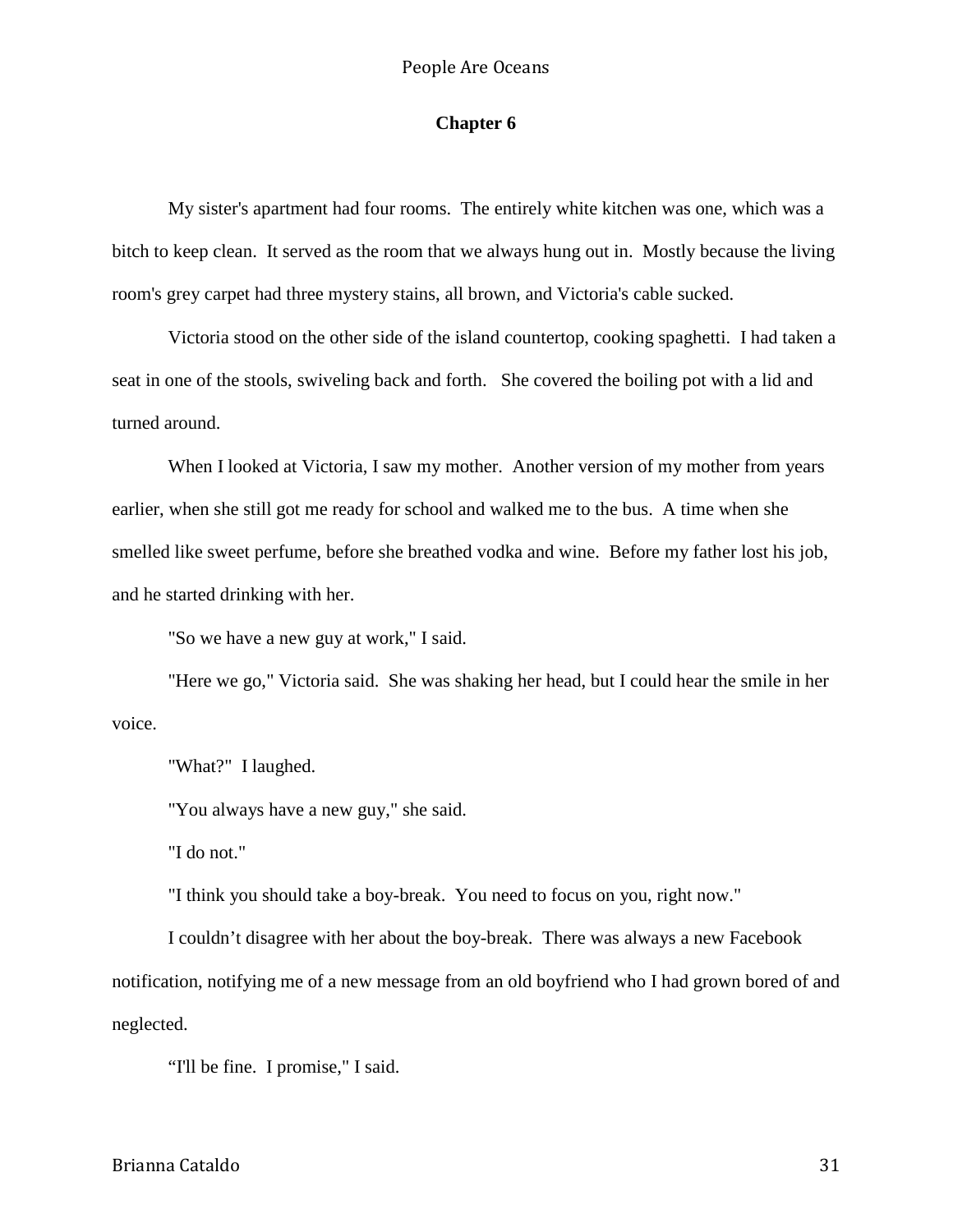"You *will* be fine, but how are you doing now?" She turned back to the stove.

"I'm okay." I thought back to Jenna's call. She had left a voicemail. I still hadn't listened to it. I doubted that I ever could.

"Are you sure, Brook? You can talk to me. You know that," she said.

I cleared my throat, trying to breathe.

"I'm fine. I promise."

I pulled the prescription bottle out of my pocket. The cap of the bottle clicked as I opened it, the pills rattled, louder than I thought they would. Victoria span around, her eyes locking onto the pills that rolled into my palm. Her eyes narrowed slightly.

"Your leg hurts?" She asked.

I swallowed two pills.

"Yeah," I said. It did.

She stared at me for a few breaths, and turned back to the stove. Minutes passed and my face went numb. The tightness of my chest dissolved as a warm sensation rolled up my spine, and down my arms.

"Brook?" Victoria stared at me. She took a sharp inhale, the tendons in her neck strained.

I blinked at her. I was *so* aware of how many times I was blinking. I wondered if I was blinking enough, or too much. I realized my mouth was open. I snapped it shut.

"What?" I asked, and sat up a little straighter.

She turned around, but I didn't miss the tears in her eyes. She started to stir the pot of spaghetti again. It looked as if she were moving in slow motion.

When I chewed the inside of my cheek, I couldn't feel it.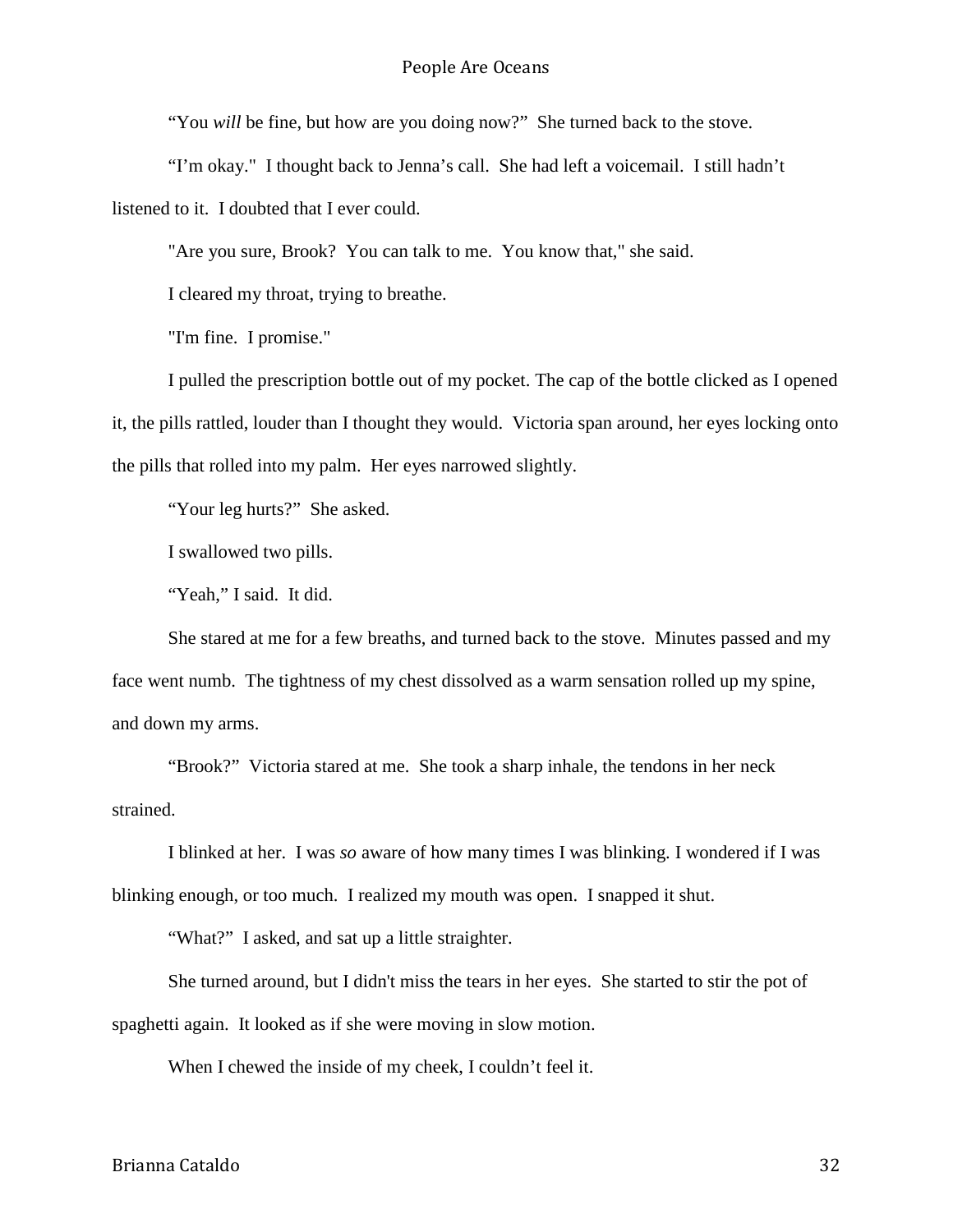"I think I'm gonna go to bed," I said. My tongue felt heavy, and too big for my mouth.

Victoria turned the stove off and turned around. The tears that had been welling up in her eyes spilled over. She quickly brushed them away. "Okay."

I wondered if two pills at once might have been too many.

\*

"Wakey, wakey!"

I wiped my mouth with the back of my hand and sat up in bed. My best friend from high school, Sabrina, let herself into my room.

In high school, Sabrina had buzzed her Afro, bleached it blonde, and wore pink camouflage pants. After attending New York University, she let her hair fade back to black, let her Afro grow out to its full potential, and had limited her wardrobe to anything white, black or grey, with the occasional splash of red if she was trying to impress.

"Why are you here?" I asked.

"Well, hello to you too," Sabrina said. "Victoria texted me and said I should get you out of bed."

"What time is it?" I asked.

"Nine o'clock. I brought reinforcements," she said. She had a coffee in each hand, and took a seat on my bed. "Here."

"Thank you," I said, giving her a little bow as I took the coffee. This was our newly established ritual. I would pass out as soon as I got home from work, and she'd bring me coffee a few hours later so I'd be conscious enough to do nothing with her.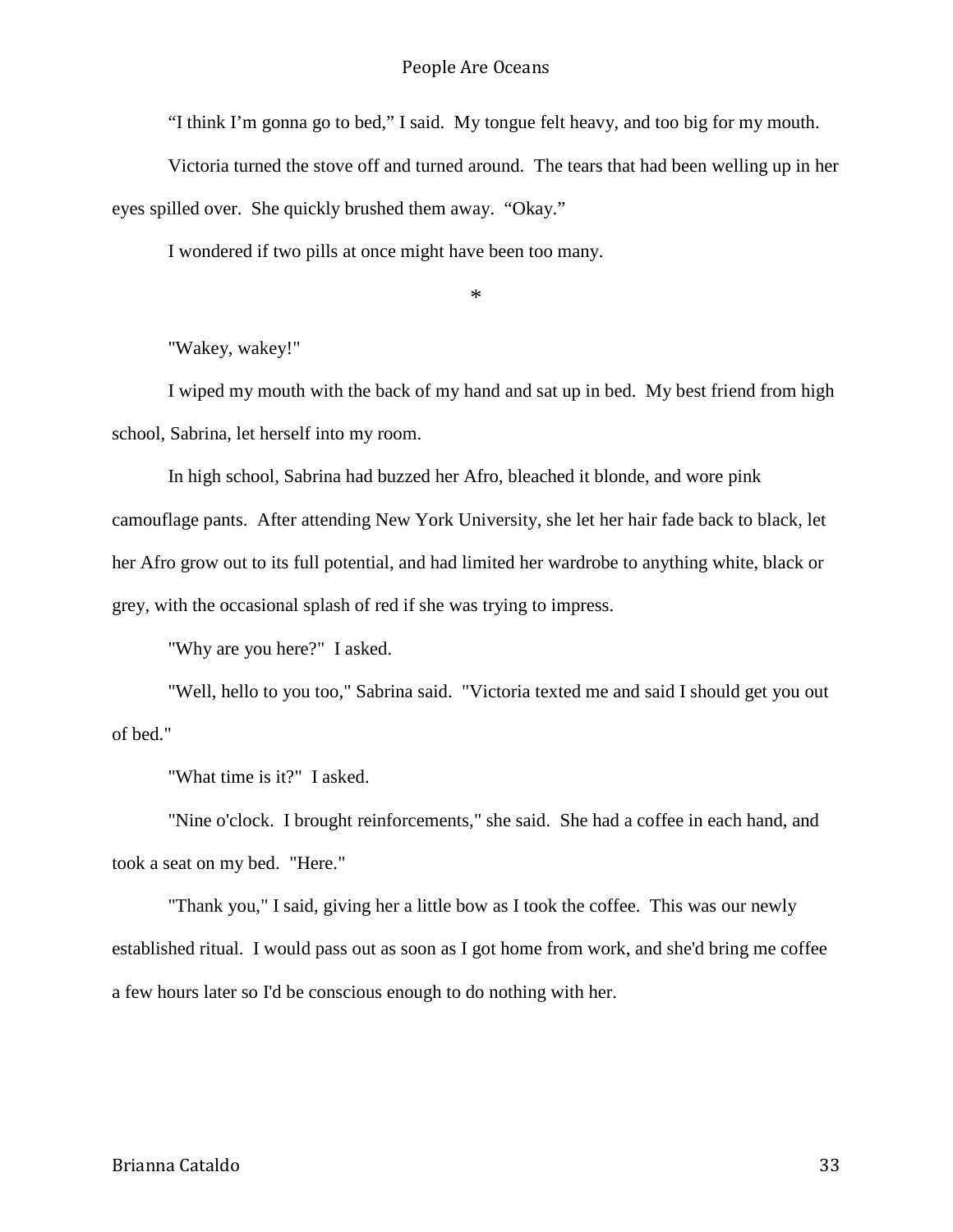"So, how are you?" She asked. She tucked herself into bed next to me, sitting against the headboard. The bottle of pills rolled out from the folds of the blanket. I scrambled to grab it, but Sabrina grabbed it first.

"You really need to *sleep* with these?" she asked, and held them away from me.

"I didn't mean to. I just passed out," I said.

"How many do you usually take?" Sabrina rolled the bottle over in her hand, reading the label.

"I only take them if I need to."

"That doesn't exactly answer my question," she said.

"I'm not taking too much." I grabbed the bottle out of her hand, and threw it into the drawer of my bedside table.

"Okay, okay. I'll drop it, but you have to do something for me," she said. She scooted to face me head on. She looked serious. She never looked serious. I scooted backwards.

"What?"

"*Please*, find us plans for tonight." She grabbed my shoulders and shook me back and forth.

"Watch the coffee!" I put it down on the bedside table.

"Brook, I'm dying in this dried up town! I'm up to my ears in debt. I'll be living at home until I'm forty. I need some non-classy, booze-filled fun. What are your friends from work doing?"

I rolled my eyes at her.

"I'm not saying your work friends aren't classy," she said.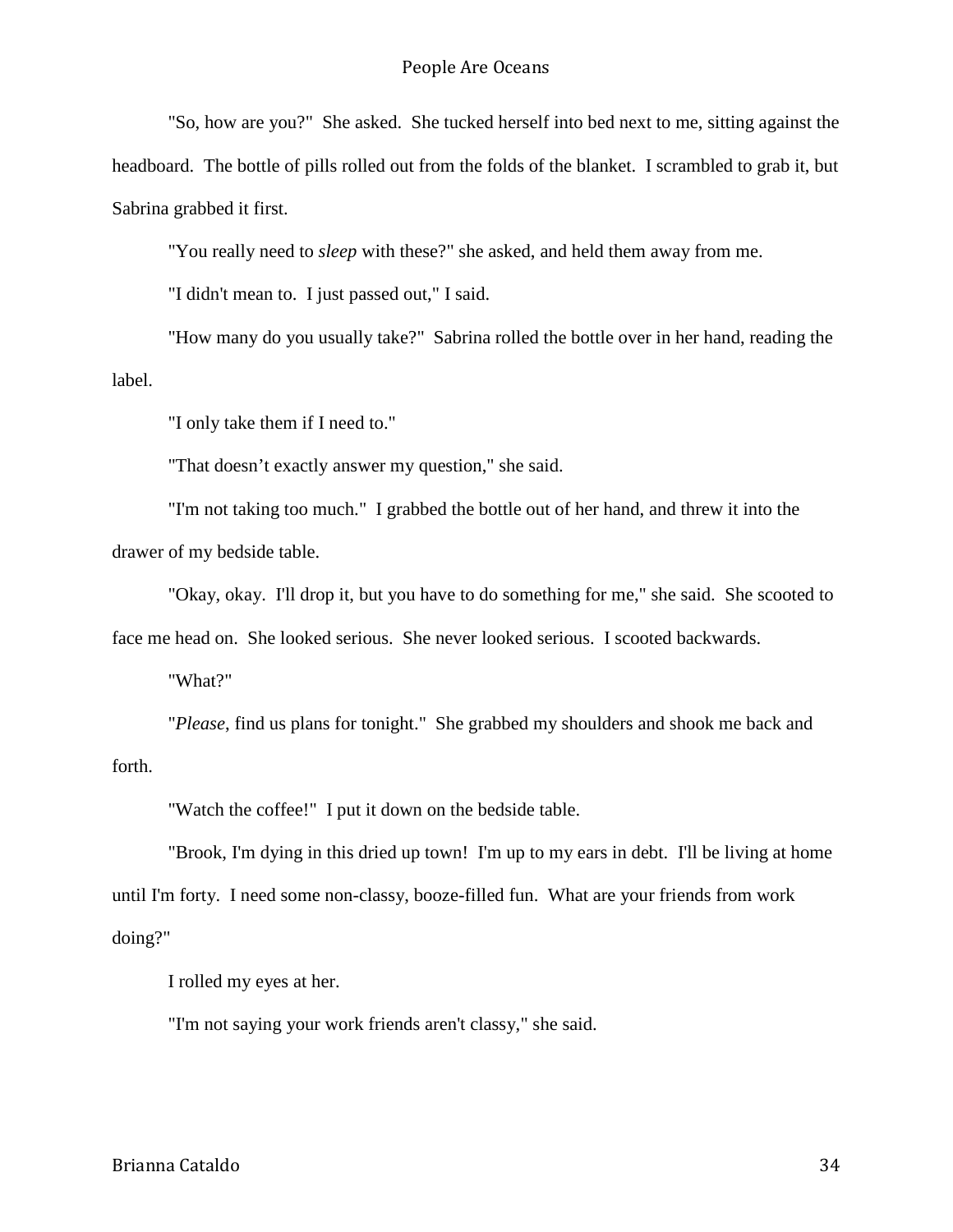"There's no denying that they're not classy," I said, laughing. "But we did get some fresh meat who I'm pretty into."

"Fresh meat?" Sabrina put her coffee down.

"His name is Harrison, and he is gorgeous," I said.

"Here we go." Sabrina smiled, shaking her head.

"What the hell, Victoria said that too. You'll understand once you see him," I said.

"Everyone's probably going to The Dive after work. We should go."

"Do you think Allen will be there?" Her smile dropped.

Sabrina had broken up with Allen when she got into NYU, thinking that she'd never

move back home or have to see him, ever again. He worked at Oakley with me, and visited The Dive *every* night.

"I don't think so," I said.

"I can tell you're lying," she said, crossing her arms.

"How?" I put my hands in the air, feigning innocence.

"You play with your necklace every time you lie!"

"Okay, he'll be there. So what? It's not like you still love him. It's been four years since you've seen him!"

She side-eyed me.

"You still love him?"

She threw the covers off and jumped out of bed. Before I could say anything else she was standing in front of my closet, swiping through the clothes on hangers.

"Do you have anything red?"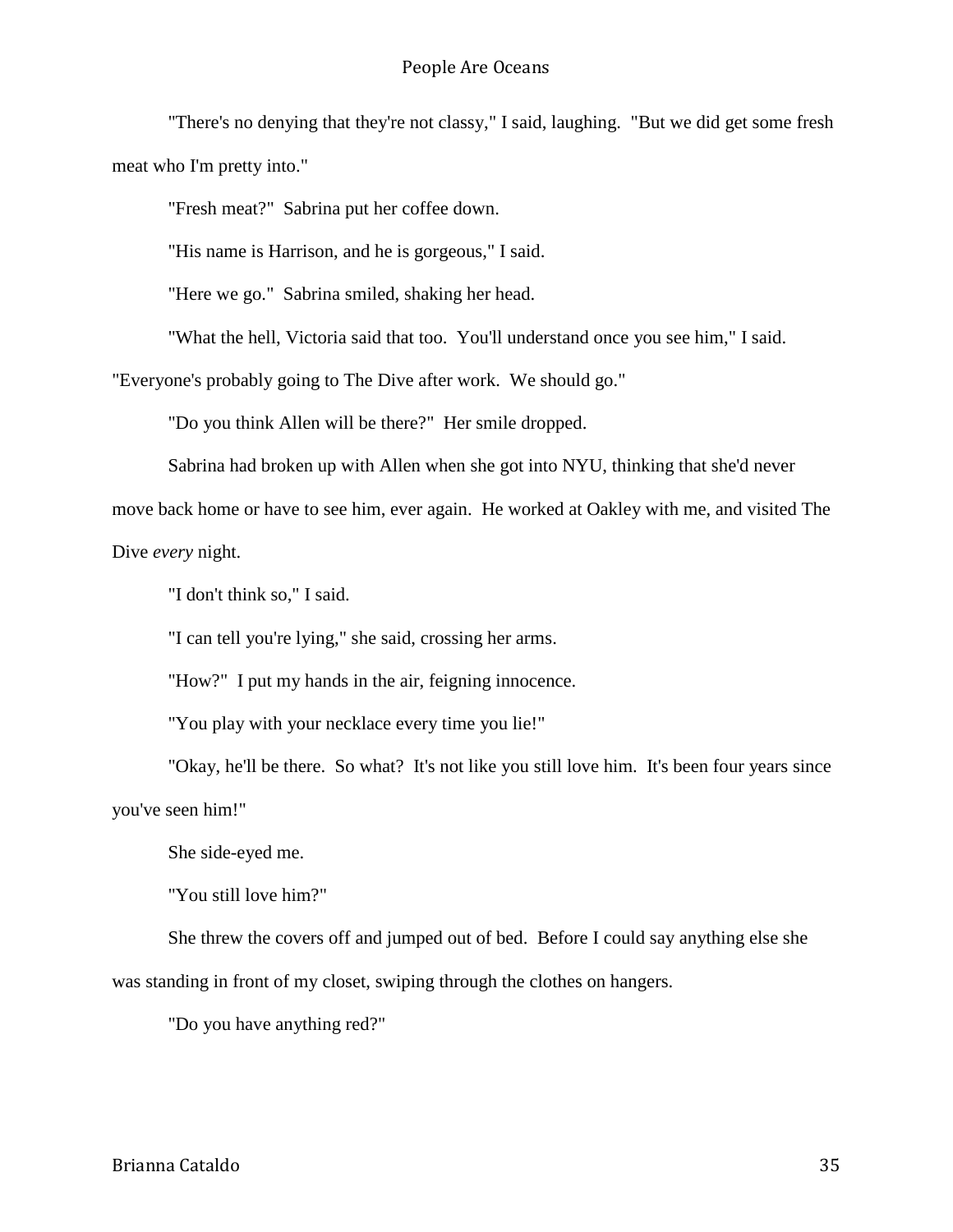# **Chapter 7**

I suppose The Dive looked like any dusty, dingy version of a townie bar. Stained-glass lamps hung over a marble wood bar, their bulbs burning dimly, as if it were with their dying breath that they kept the place lit. Low, semicircle booths lined the mirror-wall opposite the bar. As we crossed the room my shoes stuck to the floor. The booths were full, and people crowded the bar. A blonde woman sat in one of the booths alone, the side of her face lying on the table while she swirled her finger in the foam of her beer.

As we sat down, the bartender put glasses of water in front of us.

"Want the usual, Brook?"

"Yes, please, Jayden." I leaned over the bar, smiling.

"I'll take care of you, honey." Jayden laughed, and walked over to the beer taps.

"*Yes, please, Jayden,*" Sabrina said.

"Shut up." I laughed.

Jayden put the beers on the bar. Foam rolled over the lip of the glass, slid down the side, bled under the base of the glass so that it left a circle mark on the wood. If my mother saw that I marked the wood, she would kill me. I lifted the glass, wiping the mark away with my hand.

I could hear Hailey's laugh. She was at the other end of the bar, talking to Jayden over the register. This Hailey had colored tattoo sleeves on both arms, and a spike through her lip. The tips of her hair were dyed bright green. She looked different, but the laugh was the same. Deep and loud, with a foot stomp, while her torso rocked back.

My chest was tight. The beer slipped out of my hand, and shattered across the floor.

"Oh shit!" Sabrina said, putting her beer down. The busboy rushed over with a broom.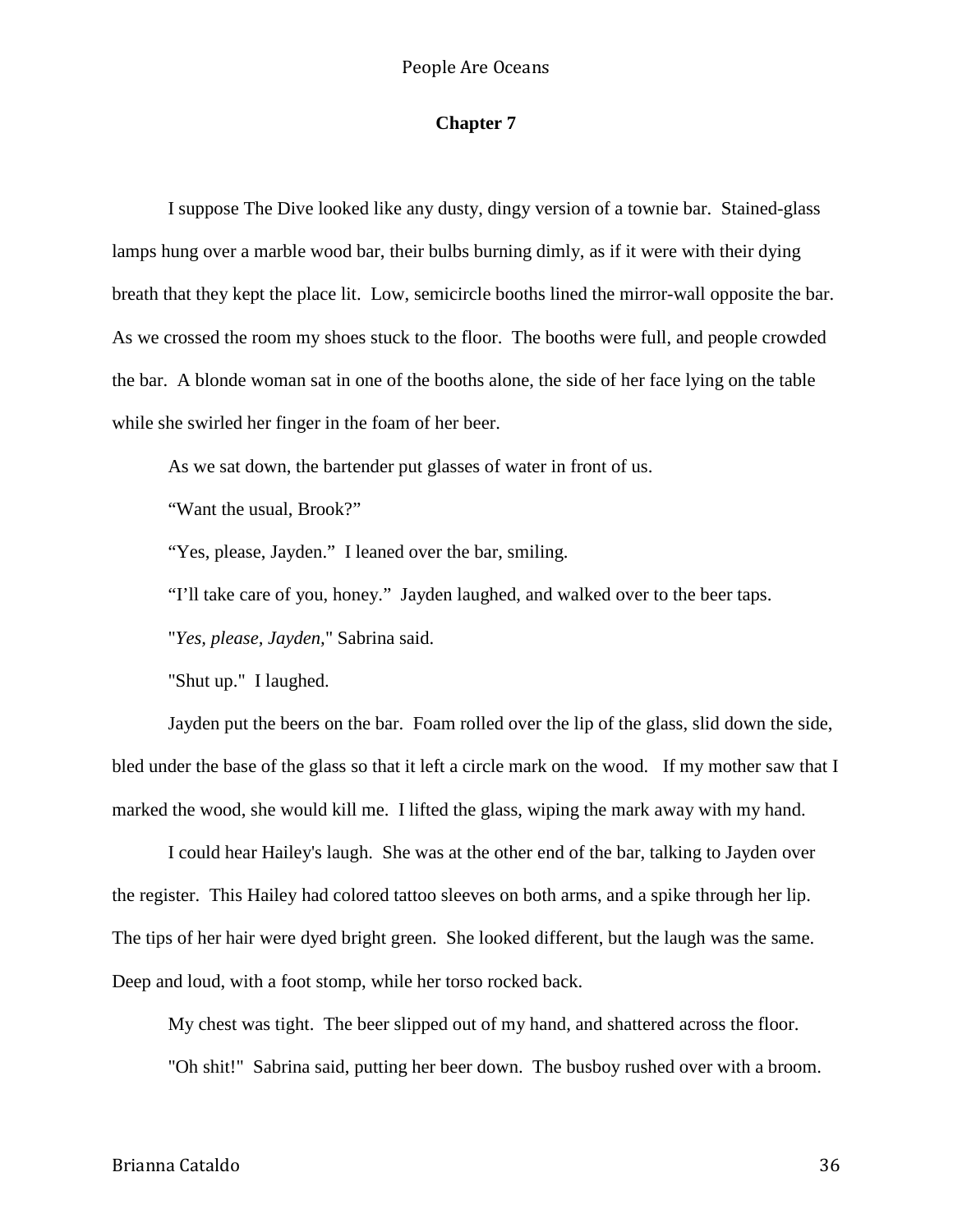"It's okay," he said.

"I'm so sorry," I said. Tears stung my eyes.

"He said it's okay Brook." Sabrina put her hand on my arm, searching my face. I touched my purse, hanging on the back of my chair. I imagined the prescription bottle nestled between my wallet and my phone.

"All set," the busboy said. He carried the sweeper away.

"Should I give you the next one in a sippy cup?" Jayden asked.

I forced a laugh.

"I'll take it once I'm back from the bathroom. I'll be right back," I said, taking my bag.

Sabrina nodded. She glanced at my bag, clenched in my hand, before locking eyes with me again. I could see her searching my face, the cogs turning inside her brain. She wanted to know what was up.

Weaving through the customers, I held my bag tight to my side,. I pressed my ear against the door as I knocked on the door. No answer. This bathroom smelled like toilet water, and old beer. I pulled the prescription bottle out of my bag.

I wondered, could I mix Morphine and alcohol?

I rolled the bottle over in my hand, running my hand over the lettering. I popped one pill. Without water the pill crawled down my throat. I thought for a moment, *I'm choking. Finally.*

I turned the cold water on and splashed my face. I looked at my reflection. Wide blue eyes stared back at me, and I felt sorry for that girl in the mirror.

Someone knocked on the bathroom door.

I watched the doorknob jiggle.

"One second," I said, before abandoning my reflection.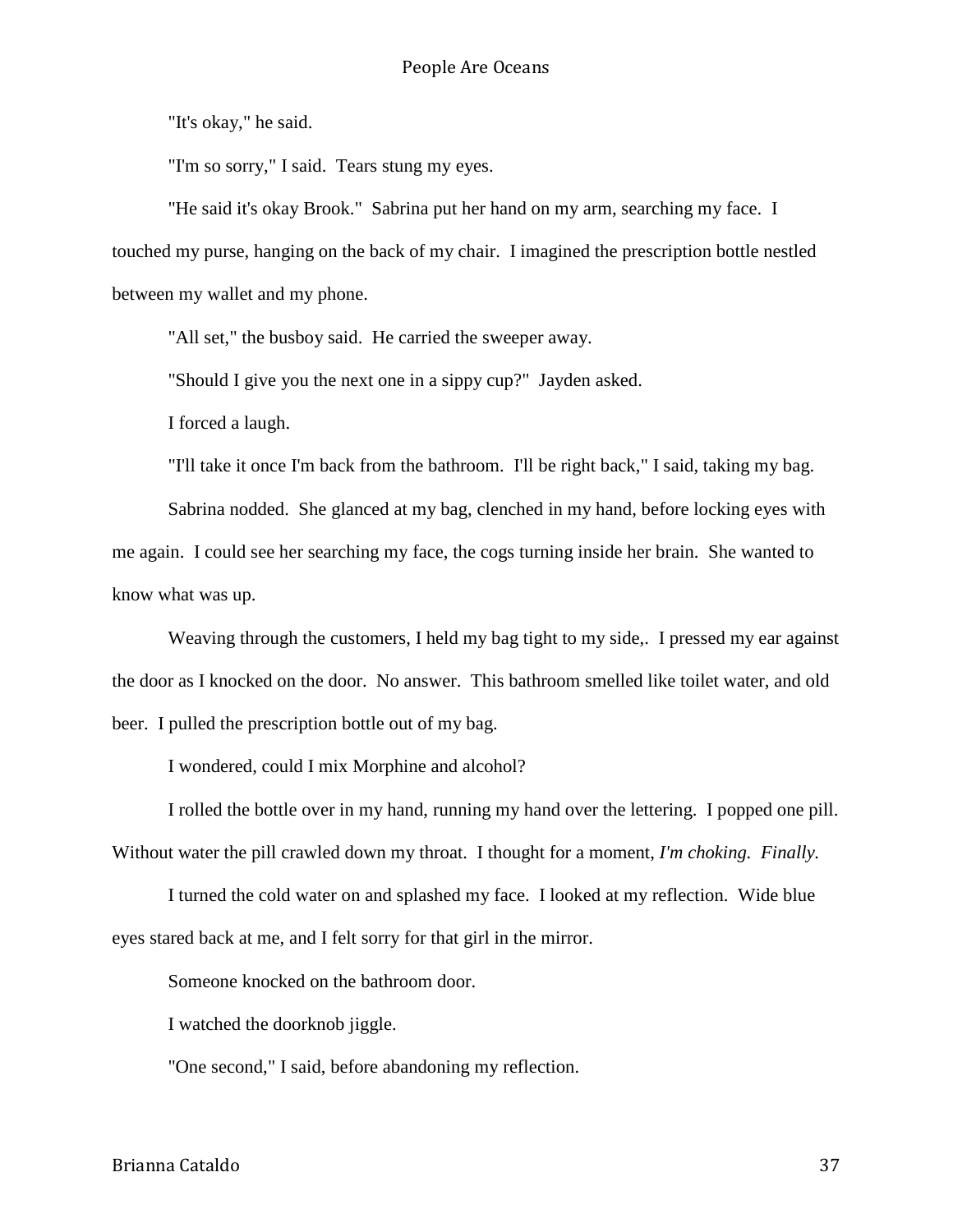I kept my eyes on the floor as I crossed the room. Sabrina was finishing her second beer, and her ex-boyfriend Allen was in my seat. He was doing all the talking. Despite knowing that Sabrina would've wanted a rescue, I decided to let them talk. I scanned the bar, stopping at the woman asleep in the booth. She hadn't got halfway through that final beer.

She probably had a daughter waiting for her at home, who was blonde, just like her. Maybe her daughter had even cooked dinner, waiting at the dinner table for her mother, checking the clock. Maybe the daughter wanted boy advice, or wanted to show her mom her latest exam grade. Maybe that daughter would give up waiting, and wrap her mother's plate in plastic, leaving it in the fridge. All while the mother slept here at The Dive, in booth number three.

I headed for the door. When I pushed the door open, my foot caught the threshold and I fell out onto the concrete. My bad knee scraped the sidewalk, and my purse fell out in front of me. My prescription bottle rolled across the sidewalk.

"Shit." I scrambled, crawling to catch it before it fell into the street.

Somebody else grabbed it.

I halted, and looked up.

"Morphine, huh?" Harrison asked. He rolled the bottle in his hand, and smiled.

"Uh, yeah. Morphine," I said.

Harrison put the Morphine in his pocket. He took both of my hands, and helped me onto my feet. His hands were warm. I imagined them running up my arms, and wrapping around my waist. I wanted his hands all over me.

I winced as I straightened my knee.

"Did you have surgery or something?" he asked. He held the bottle out to me, and brushed his fingers against my palm as he withdrew his hand.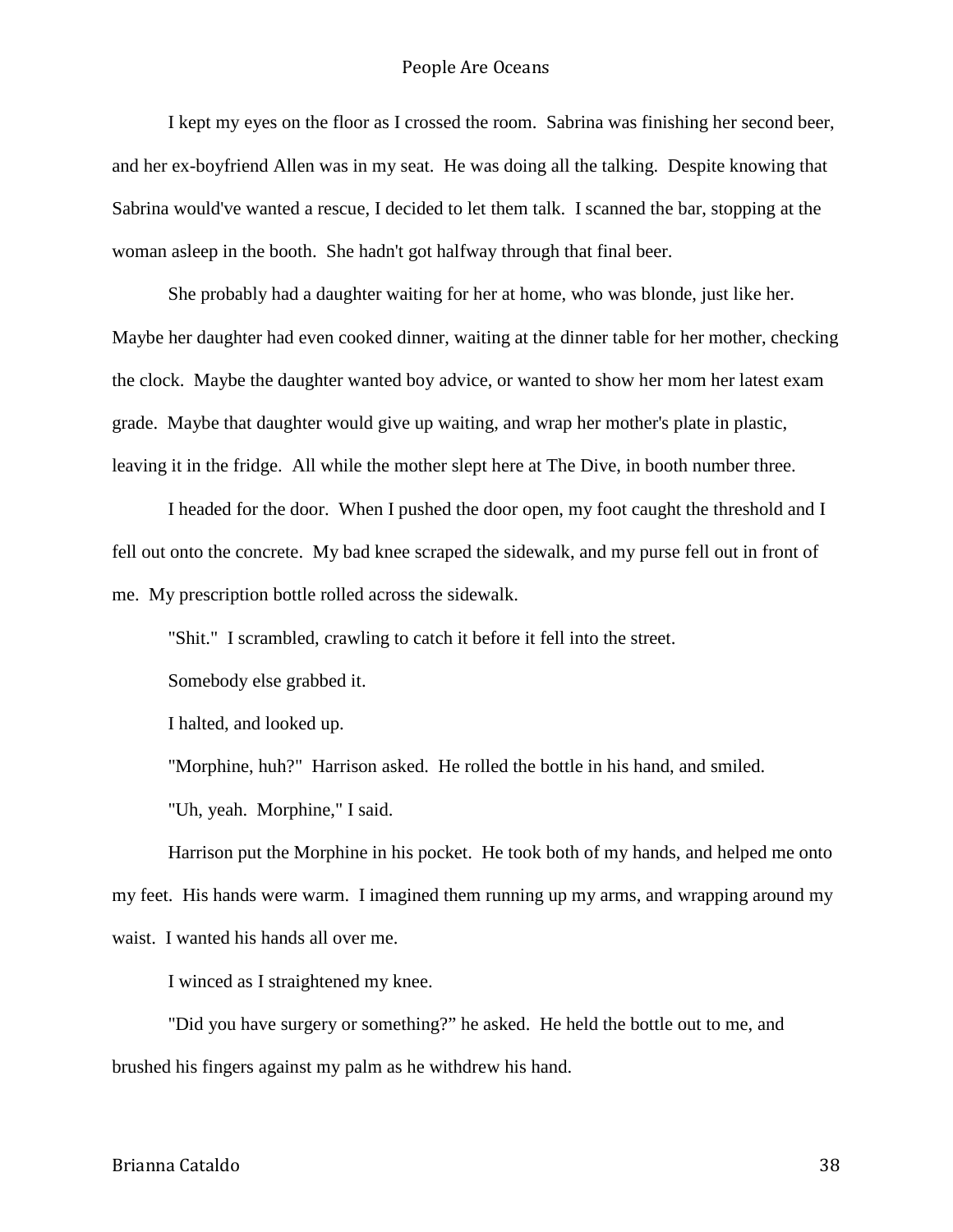"No, I was in an accident." I stuffed the bottle into my purse.

His dark ocean eyes widened, but not necessarily in the shocked way you would expect someone to look when you told them that you were in an accident. It was almost in an excited way, an intrigued way, even. It was different. I liked it.

He sucked on his bottom lip and I realized I was staring at it.

"Should we go inside?" I asked. I worked for each word, each syllable; fought the weight of my tongue as the Morphine dialed me down. I rolled my tongue around in my closed mouth, felt the back of each tooth.

"You feeling that Morphine, Brooklyn?" Harrison asked, smiling.

I pulled back, confused by his reaction, and that he'd called me by my full name. Everything outside of that moment faded. As my world shrank, so did my anxiety. I had no father, no mother, not one dead best friend. It was Harrison and me.

"Let's go inside," he said. He put a hand on the small of my back, propelling me forward, into the bar and to the two closest seats.

The second bartender, Monica, finished mixing a drink and put it down in front of the girl beside Harrison.

"Hey, Brook. What can I get you two?" she asked. Vine tattoos crawled up her arm, up into the cap sleeve of her T-shirt. I always admired her for those tattoos. I wished I had the same courage.

"The usual," I said.

"I'll take your darkest beer," Harrison said. When Monica left for the taps, Harrison glanced at me and smiled. "So what's the usual?"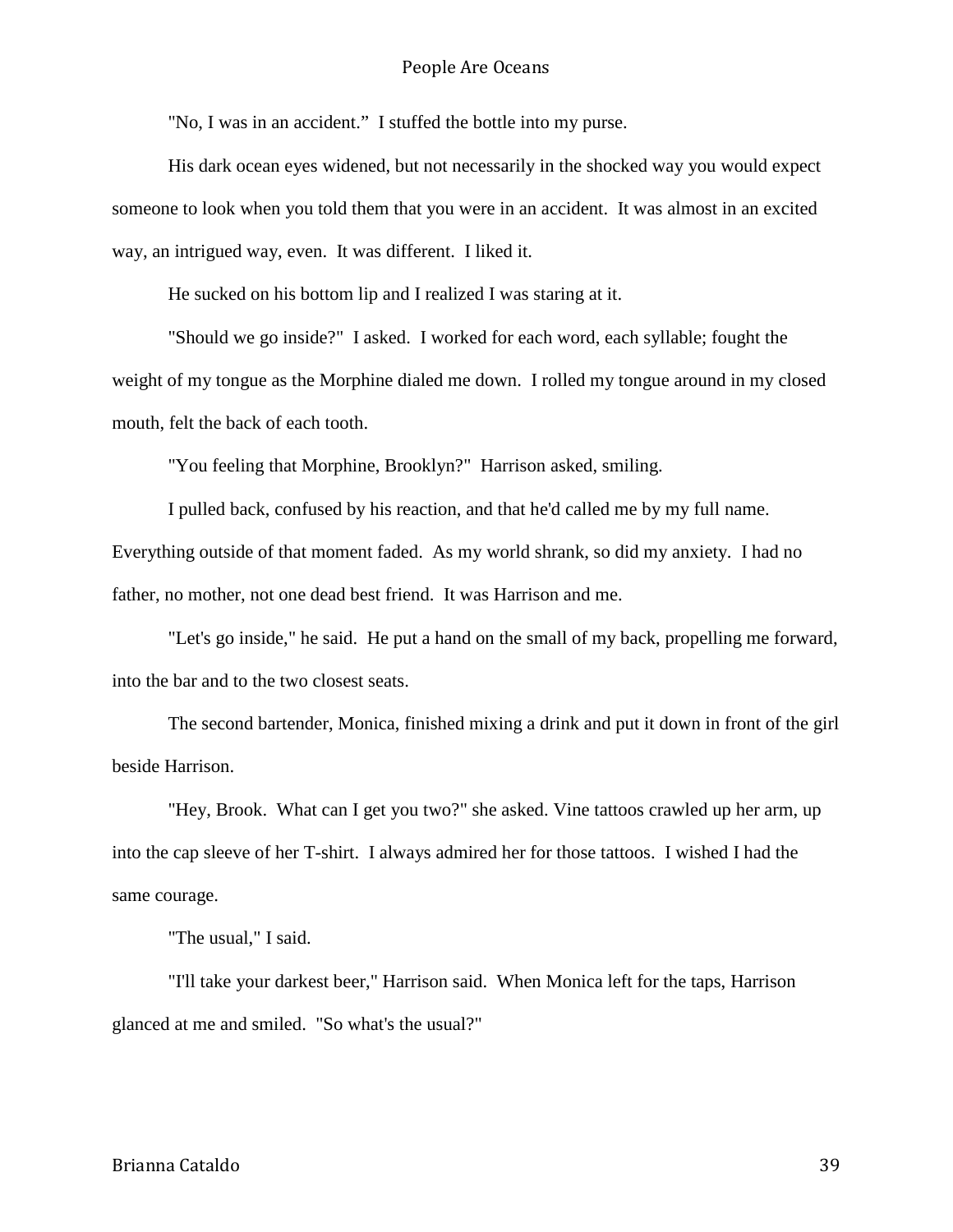"Allagash," I said. I tapped my fingers on the bar, couldn't feel them. Monica put the beers down in front of us, knowing to put a napkin under mine.

"So where'd you meet your new friend?" Monica asked.

I knew what she was thinking. That Harrison was just some guy I'd picked up, my new

distraction. A distraction from what, she didn't know, but that didn't make her any less correct.

"Harrison just started working at Oakley," I said.

"What do you think of Cullfield?" she asked him.

"It's, um, really unique," he said.

Monica snorted a laugh. "It really does have some characters. Don't have too much fun,

you two." She winked at me before traveling further down the bar.

"So tell me about yourself, H," I said. I took a sip of beer and took my time setting the glass down on the bar. Gentle, gentle, gentle. Couldn't let it slip.

"What do you want to know?" he asked.

"Where did you grow up?"

"I grew up in New Hampshire, in a town named Jade."

"Siblings?" I tipped my head back, the last of my beer funneled into my mouth.

"An older brother. You?"

"An older sister," I said, and my cheeks flushed. Two. I had had two older sisters.

"So, what happened in the accident? If you don't mind my asking," he said.

"It was... It was..." I shifted in my seat. *Tires screeching, glass shattering, we're* 

*screaming.* I thought*,* where was Monica with my next beer?

"It was really bad," I said. "Tell me about your family."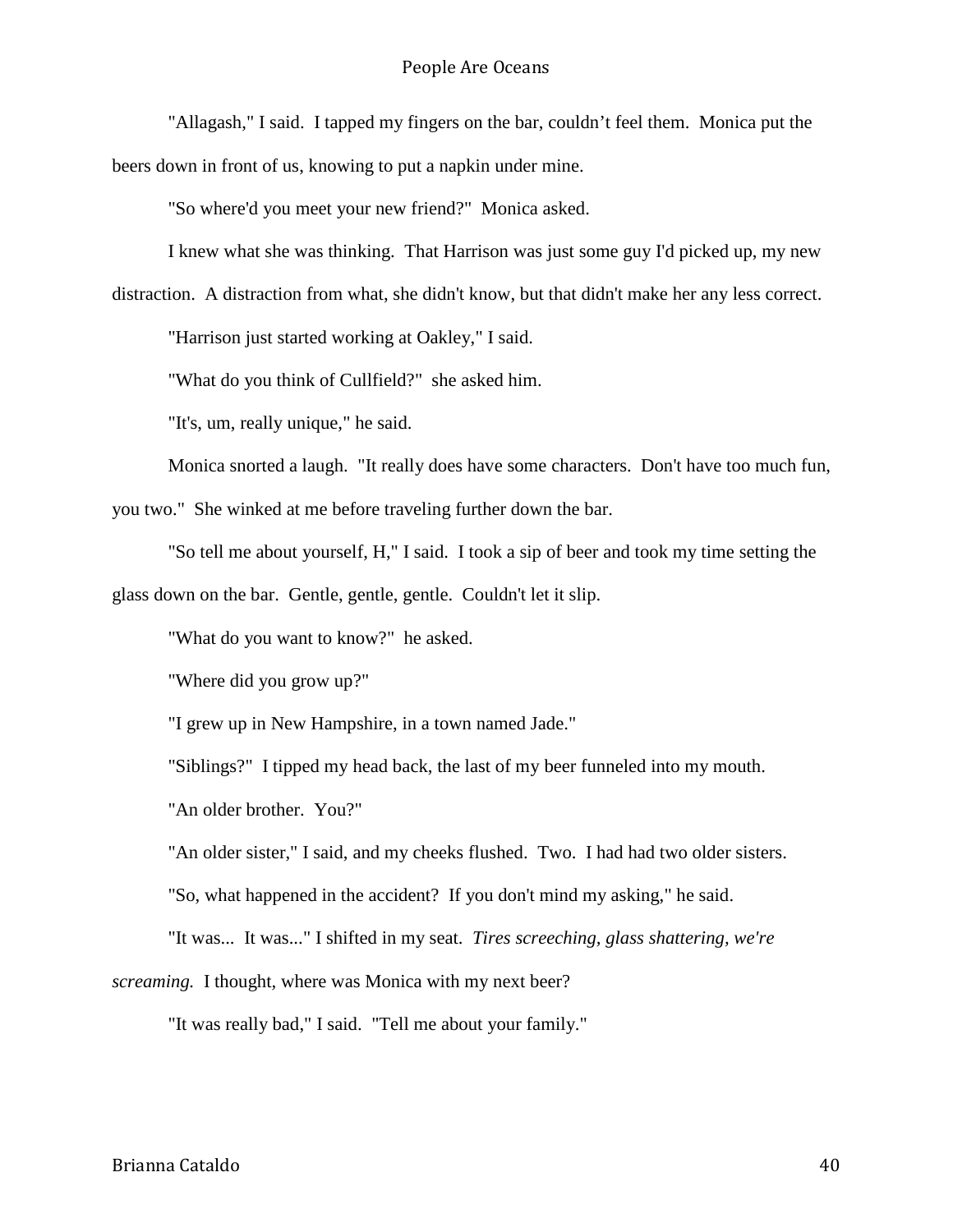"My dad is a pilot for American Airlines and my mom's a flight attendant. Now that me and my brother are older, they sold our house and never stop flying. That's why I moved here."

"That's awesome. So they just fly from place to place, vacationing in between?"

"Pretty much." He set his beer down. "So, what's your family like?" As he withdrew his hand from the glass, I realized that I had cornered myself. I ran a hand through my hair, and made a fist at the crown of my head.

"I'm not close to my parents anymore. I live with my sister."

"I'm sorry to hear that," he said. When I met his dark ocean eyes I understood he was sincere. I never knew what to say when someone apologized for something that wasn't their fault. *I appreciate your sympathy? I wish you wouldn't try to sympathize with me?*

"It's okay," I said.

"You seem to say that a lot," he said.

"Say what?"

"That it's okay when it's not," he said. He kept his eyes trained on mine. I held my breath.

"I... I don't... I *am* fine."

"There you go again," he said, studying me. His eyes reminded me of that dark ocean.

"Well would you rather me say I'm not?" I asked.

"I'd rather you say the truth. Wouldn't that make you feel better?" he asked. When I didn't say anything, he added, "Why do you really take those pills?"

"My leg hurts," I said, knowing it wasn't the whole truth. Apparently, he knew it wasn't either. He raised an eyebrow and put his beer down.

"Let me ask you a question, and you have to promise to give an honest answer."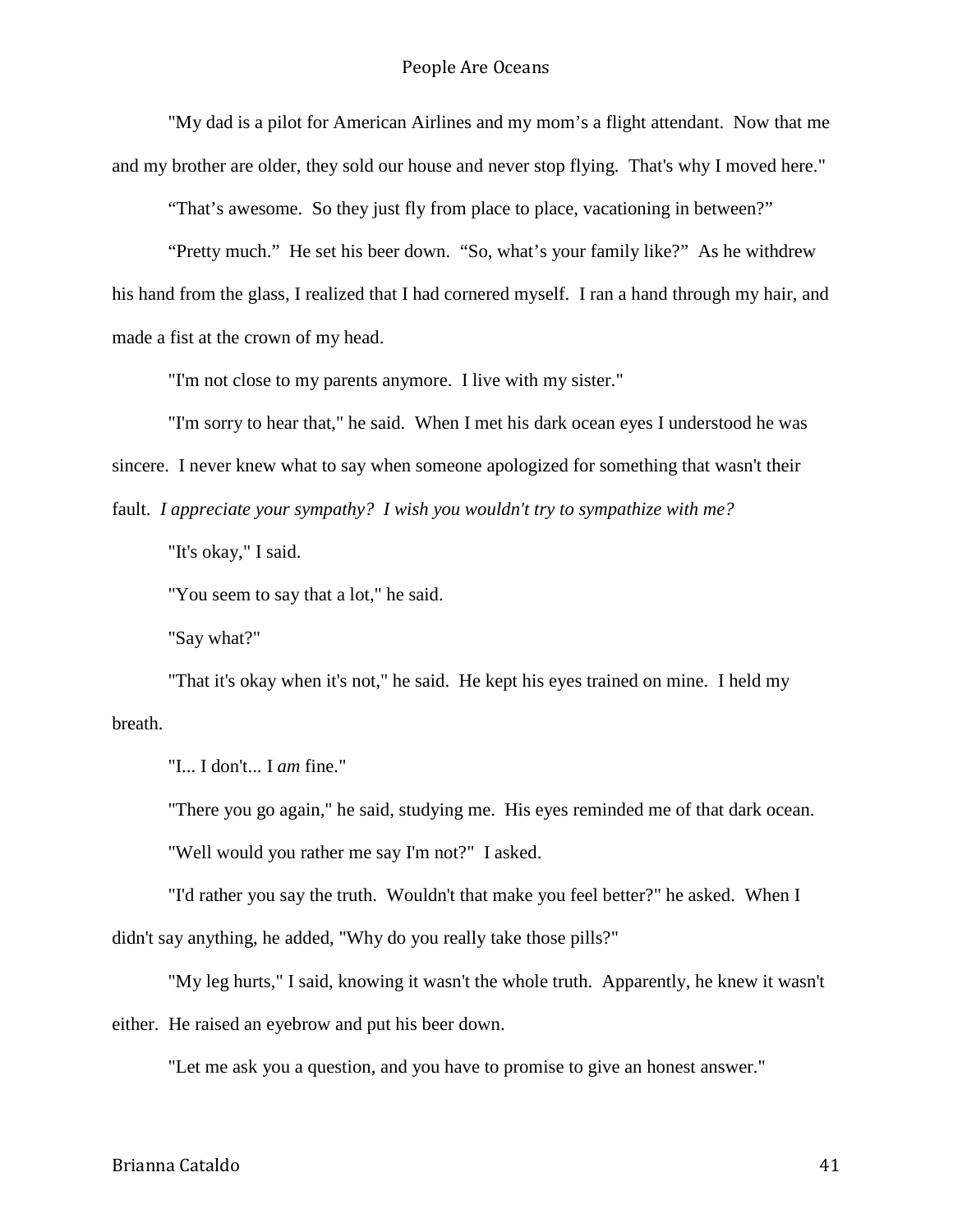"Okay," I said.

"Are you okay?" Harrison leaned closer to me.

"Honest?" I asked. He nodded. "Not really. But I'll *be* fine."

He looked at me for a beat. "Just promise to always be honest with me."

I think he knew I was drowning, and he wanted me to promise to take that life preserver.

"I promise," I said, and it wasn't that difficult to say.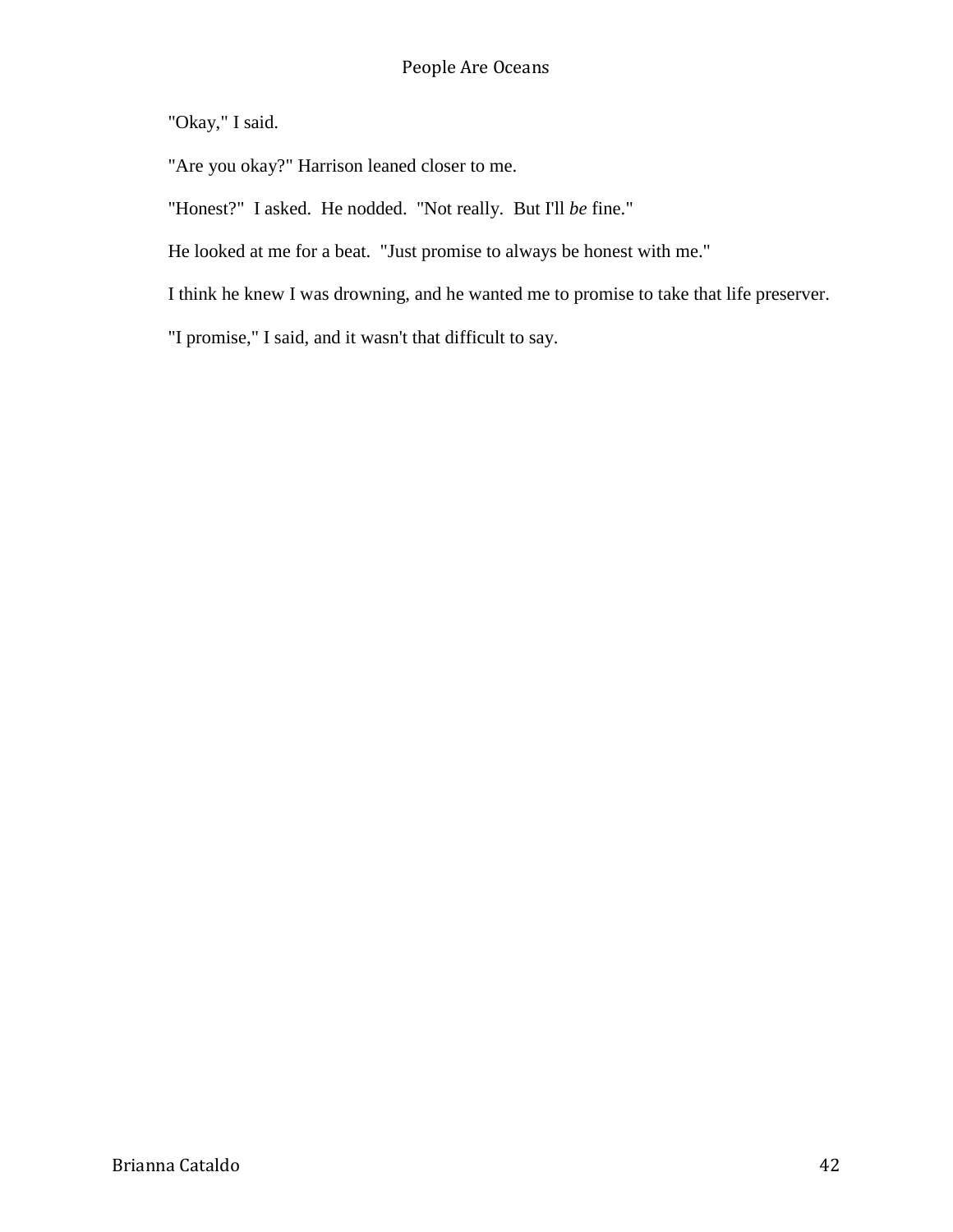#### **Chapter 8**

*The sand was blue in the night and cold under my bare feet. I had left my flats on the stairs that led down to the beach. I'd come here almost every night during high school summers in search of a shooting star, but I had never seen one. Not once in my entire life.* 

*But that night I was not wearing Abercrombie short-shorts while sharing stories with Sabrina. I wore my black dress from the funeral, and I was alone.*

*The dark water rolled up the sand, meeting my feet. It was so cold that pins and needles broke out across my toes. That sensation -- the pins and needles -- felt good. It just felt good to feel something other than the pain in my leg, or the pain in my heart.*

*I pressed play on the voicemail, and listened to Jenna's tearful mother for a tenth time. "Hi Brook. It's Amy, Jenna's mom. She's awake. She's asking for you. We'll see you soon."*

*The glowing crescent moon hung in the night sky, littered with stars.*

*I imagined life on another planet. I imagined* myself *on a different planet, born into a different body, into a different life.*

*An old boyfriend once talked to me about his theory of the universe. He believed there were multiple universes, all mirrors of our own, just with different possible outcomes. That there was a universe where I was born into a family with all healthy children, where my oldest sister Samantha didn't die. There was another universe where my parents never became alcoholics or emotionally abusive. Another where I never convinced Hailey to take the joint and never dropped it. Another universe where she didn't die, but I might have.*

*I wasn't sure what I believed.*